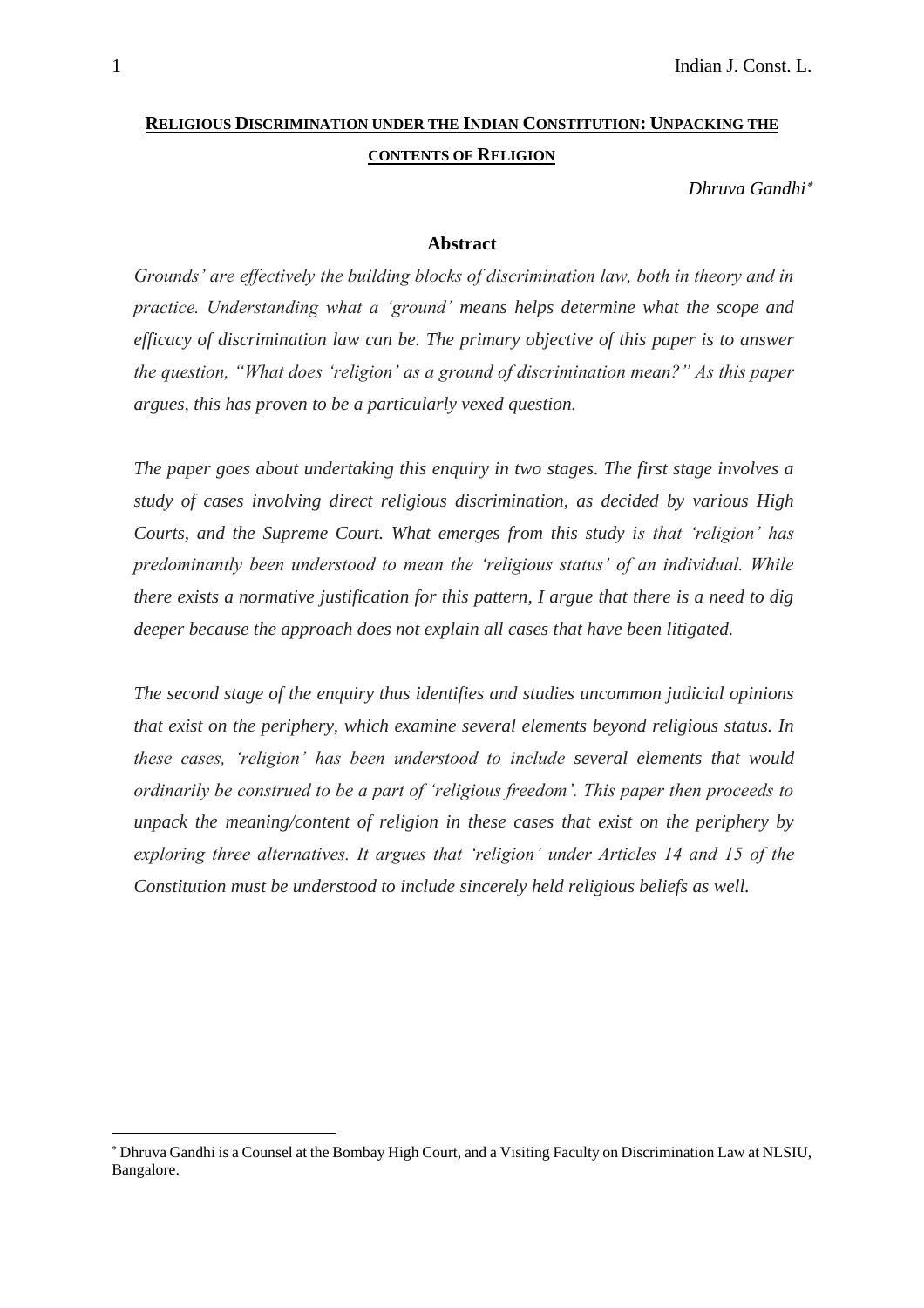#### **I. INTRODUCTION**

Religious discrimination often brings to the fore instances of systemic violence and persecution, be it the genocidal treatment of Jews in Nazi Germany, or the indiscriminate detention of Muslims at Guantanamo Bay in the aftermath of the 9/11 terror attacks. Closer home, the Citizenship (Amendment) Act, 2019 and the potential detention of persons based on the National Register of Citizens too have stoked concerns of religious discrimination.<sup>1</sup>

Religion as a ground of discrimination law is anomalous and complex. For one, it does not fulfil some of the identifying principles proposed to recognise a marker as a 'ground' of discrimination. According to Fredman, these identifying principles may include immutability<sup>2</sup> or a history of disadvantage<sup>3</sup> or a lack of political representation<sup>4</sup>. Religion though does not neatly fit the bill for any of them. Religion is not immutable in the strict sense in that people do have the choice, albeit sometimes difficult to exercise, to opt out of a religion or to convert. This is unlike other markers such as race. Similarly, a history of disadvantage may vary across countries and societies. Dominant religions in one society may have a history of oppression in another. At times, religions also breed intolerance which adds to the complexity. Religious adherents may discriminate against other members of the same religion who are less observant or who espouse a different doctrine.<sup>5</sup> Problems increase when faith is used as a basis to discriminate against people on the basis of sex or sexual orientation, leading to calls for the attenuation of 'religion' as a ground.<sup>6</sup>

What then does 'religion' mean? This seemingly innocuous question too adds to the complexity surrounding religion, and has now troubled several scholars in the area. The reason for this complexity becomes particularly clear when religion is compared to some of the other markers. To consider a few examples — 'citizenship' denotes membership rights granted by a country which brings along with it a set of rights and obligations; 'language' is a mode of communication, and would include braille, sign language and dialects; 'place of birth' is

<sup>&</sup>lt;sup>1</sup>Suhrith Parthasarathy, *Why the CAA Violates the Constitution*, THE INDIA FORUM (17<sup>th</sup> January 2021), available at https://www.theindiaforum.in/article/why-caa-violates-constitution.

<sup>&</sup>lt;sup>2</sup>Sandra Fredman, DISCRIMINATION LAW 131 (2011, 2<sup>nd</sup> ed.).

<sup>3</sup> *Ibid*., at 138.

<sup>4</sup> *Ibid*., at 134.

<sup>5</sup> *Ibid*., at 74.

<sup>6</sup>*See* A. McColgan, *Class Wars: Religion and (In)equality in the Workplace*, 38 INDUSTRIAL LAW JOURNAL (2009).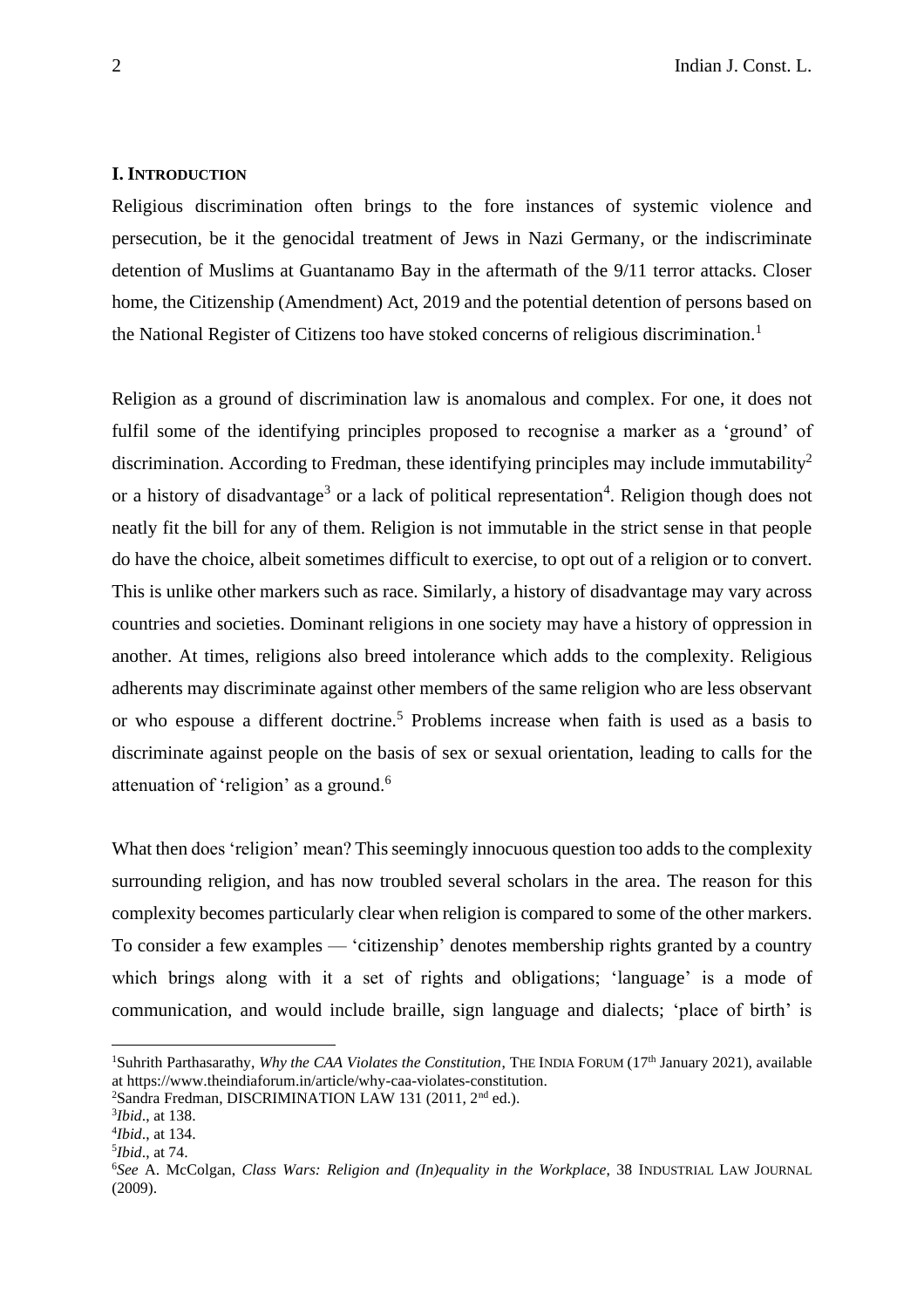exactly what the phrase says it is and does not extend to the place of domicile. With these definitions, it becomes possible to identify individuals as Indian or Pakistani; Malayalamspeaking or Hindi-speaking, and so on. Religion however is not the same.

Admittedly, religion would include the religious identity of an individual. However, in a country such as India, a person's religiosity may be defined in more ways than one. <sup>7</sup> A person may be a 'Hindu' in the eyes of the law, <sup>8</sup> but a devout follower of the tenets of Jainism in practice. If Hindus were barred from applying for the post of an epigraphist at historical mosques in New Delhi,<sup>9</sup> the individual may be discriminated against for being a Hindu. However, if the Government of the National Capital Territory of Delhi were to refuse any holiday whatsoever during the Paryushan festival, the same individual may be discriminated against for following the tenets of Jainism.

Moreover, religion is not only about identity but also about beliefs and practices. Hypothetically, let us presume the Code of Criminal Procedure were amended and a right to observe the facial expressions of a witness were incorporated as a manifestation of the right to a fair trial.<sup>10</sup> In the course of a trial, the witness who is a Muslim woman refuses to lift her niqab for religious reasons. If one were to impugn the law as being discriminatory, one may say that she was treated unfairly because she was a Muslim. The discrimination was on account of her identity as a Muslim. However, it would pedantic to suggest that one could arrive at that conclusion without considering the adverse impact caused by the compulsion to lift the niqab. The discrimination came to be because a religious practice was made more burdensome for a vulnerable group, i.e., Muslim women. Thus, the question that then confronts us is thus when we talk about 'religion' in discrimination law, are we also concerned about religious practices and rituals?

The difficulty posed by this question becomes clearer when we compare the right against religious discrimination with the right of religious freedom. In several bills of rights, including Part III of the Constitution of India, religious rights are protected not only by a prohibition of

<sup>7</sup>This is not to say that this issue does not confront us in some of the other grounds in discrimination law as well. Gender, being one example that comes to mind.

<sup>8</sup>Section 2, Hindu Marriage Act, 1955.

<sup>9</sup>*See* K.P.A. Nallamohammed v Director, Department of Archaeology, 2011 SCC Online Mad 145 (Madras High Court). The facts in this case were the opposite of what has been hypothesized above.

<sup>&</sup>lt;sup>10</sup>The facts in this example are an adaptation of the case facts in R v N.S., 2012 SCC 72 (Supreme Court of Canada).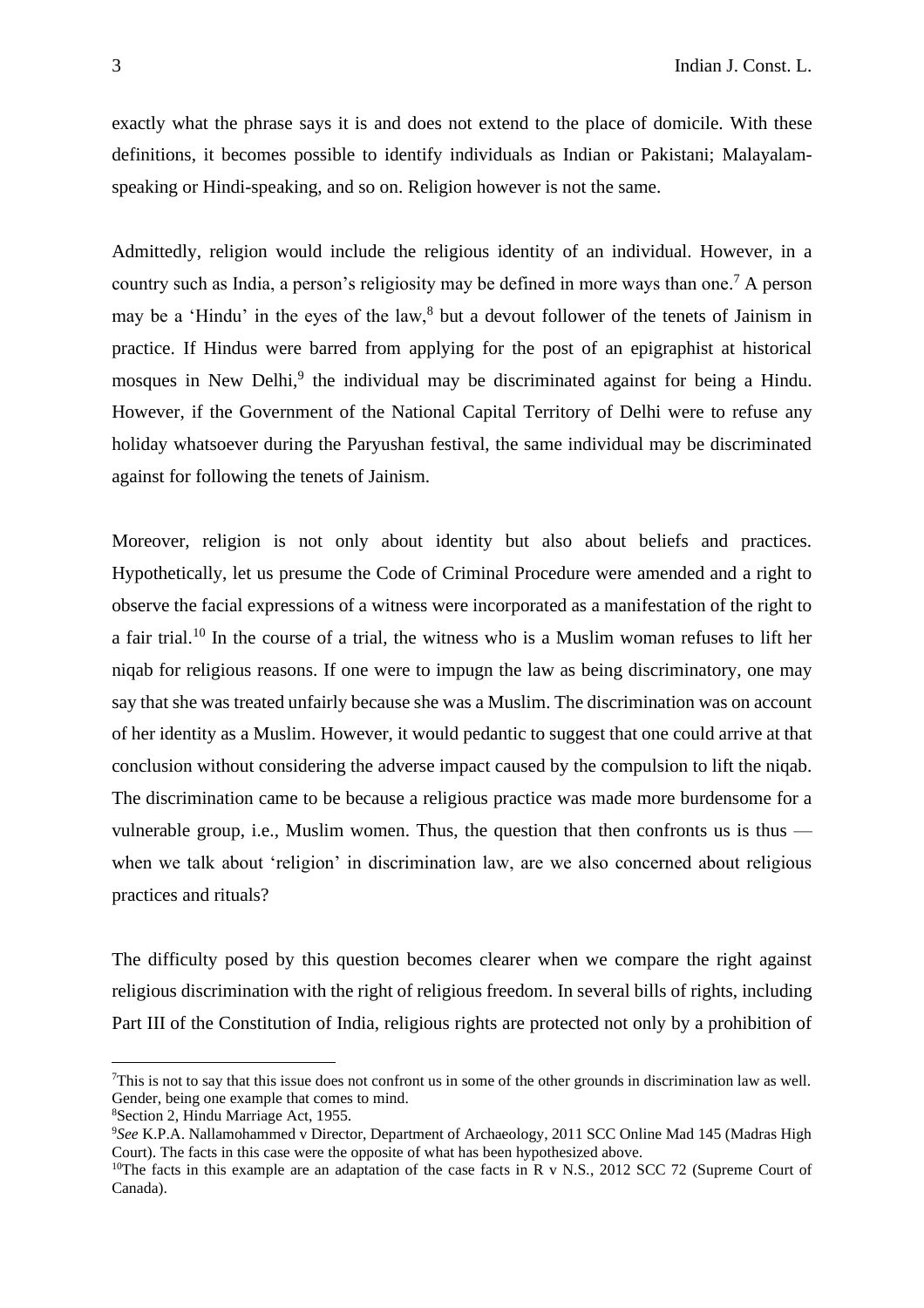discrimination, but also by a protection of the freedom to choose, profess, propagate and practice one's religion. How do the contents of these two rights differ? In the above hypothetical, was the woman discriminated against for being a Muslim, or was her right to practice her religious beliefs freely impeded? The very same question has also arisen in the facts of *Resham v State of Karnataka*, <sup>11</sup> (popularly known as the hijab-ban case) where the constitutional validity of the insistence laid by educational institutions on Muslim female students removing the hijab inside their premises has been impugned.<sup>12</sup> Consider another situation,<sup>13</sup> where a law that proscribed the intentional possession of a 'controlled substance' unless it is prescribed by a medical practitioner. Two employees ingest one such substance for sacramental purposes at a ceremony. When their employer learns about this incident, they are discharged. They are also barred from claiming unemployment benefits for having engaged in work-related 'misconduct'. Does the law, in this instance, impose an unreasonable burden on the freedom to follow religious practices? Or, does a neutrally worded law have a disproportionate impact on members of that religious denomination? On the face of it, there appears to be an overlap in the content of 'religion' insofar as these two rights are concerned.

Given these three distinguishing features of religion as a ground of discrimination, which set it apart from other markers of discrimination, the need to unpack its contents does assume significance. Put in other words, what is the meaning of 'religion' in discrimination law. This question assumes significance because of the direct bearing it has on the scope of discrimination law as a discipline. The extent of protection which discrimination law can offer flows not only from how its tools are designed, or how its objectives are framed, but also from how the various 'grounds' or 'markers' along which discrimination occurs are understood. Our understanding of 'grounds'/ 'markers' has a direct impact on how we are able to identify wrongs associated with those markers, and on how we structure remedies. An endeavour to unpack the contents of 'religion' is thus part of a larger exercise to understand the contours of discrimination law itself. In this paper, I propose to make precisely this attempt.

<sup>11</sup>W.P. No. 2347/20222 (Karnataka High Court).

<sup>12</sup>*Resham v State of Karnataka*, W.P. No. 2347/2022 (Order dt. 10.02.2022) (Karnataka High Court). At the time of finalisation of this article for publication, the Judgement of the Karnataka High Court was still awaited. Hence, it remained to be seen if and how this question was addressed by the High Court.

<sup>&</sup>lt;sup>13</sup>The facts in this example are an adaptation of the case facts in Employment Division, Department of Human Resources, Oregon v Smith, 494 U.S. 872 (1990) (Supreme Court of the United States).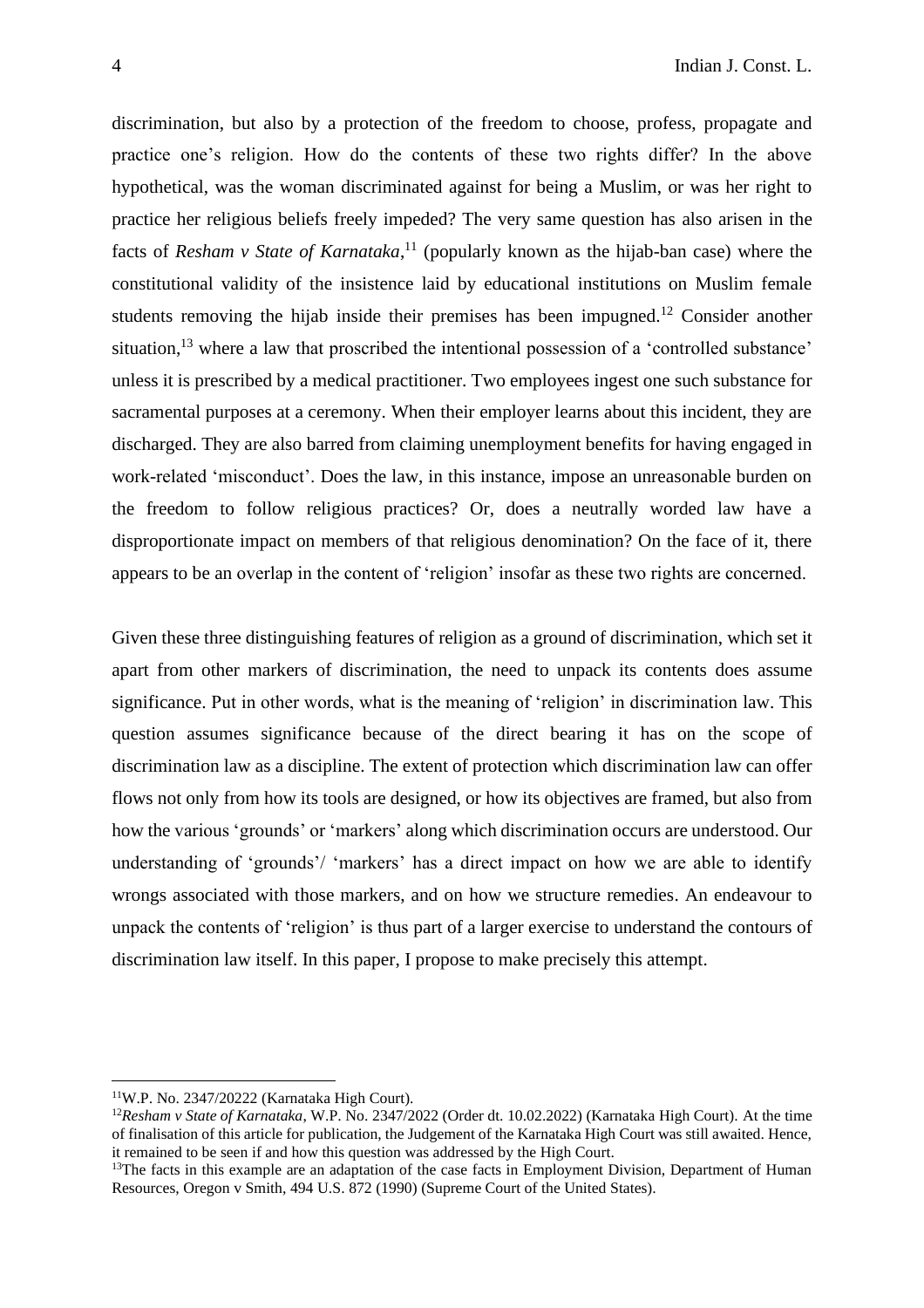There are two stages to my enquiry. The first includes studying our precedent on the issue, wherein I contend that the unpacking exercise has already been done to a large extent. The picture that emerges therefrom is that 'religion' only refers to the 'religious status' of an individual, namely, whether a person is a Hindu or a Muslim or a Christian as a matter of identity. A person does not necessarily need be a devout Hindu or Muslim or Christian. Normatively, Khaitan and Norton<sup>14</sup> offer a sound explanation for the adoption of 'religious status' as a metric. However, I argue that this does not explain the entire picture.

The second stage of my enquiry is concerned with a handful of cases where courts and litigants have understood religion as something more than just 'religious status'. Moreover, I also contend that this trend is only likely to expand in the future, as litigants may be strategically inclined to structure infringement of religious freedom as violations of the protection against indirect discrimination. To unpack the content of 'religion' for these cases that lie at the penumbra, I explore three possible alternatives. By a process of elimination, I arrive at the conclusion that in these few cases 'religion' may have to be understood as every sincerely held religious belief.

## **II. THE CONSTITUTIONAL SCHEME**

Constitutionally, the right against discrimination on the grounds of religion and the right to freedom of religion are covered by two distinct set of provisions. Whereas Article 14<sup>15</sup> guarantees equality before the law and equal protection of the laws to all persons, Articles 15(1) and (2) of the Constitution state,

"(1) *The State shall not discriminate against any citizen on grounds only of religion, race, caste, sex, place of birth or any of them*.

(2) *No citizen shall, on grounds only of religion, race, caste, sex, place of birth or any of them, be subject to any disability, liability, restriction or condition with regard to-*

(a) *access to shops, public restaurants, hotels and places of public entertainment;*

<sup>14</sup>*Infra* note 94.

<sup>&</sup>lt;sup>15</sup>Article 14, Constitution of India, 1950.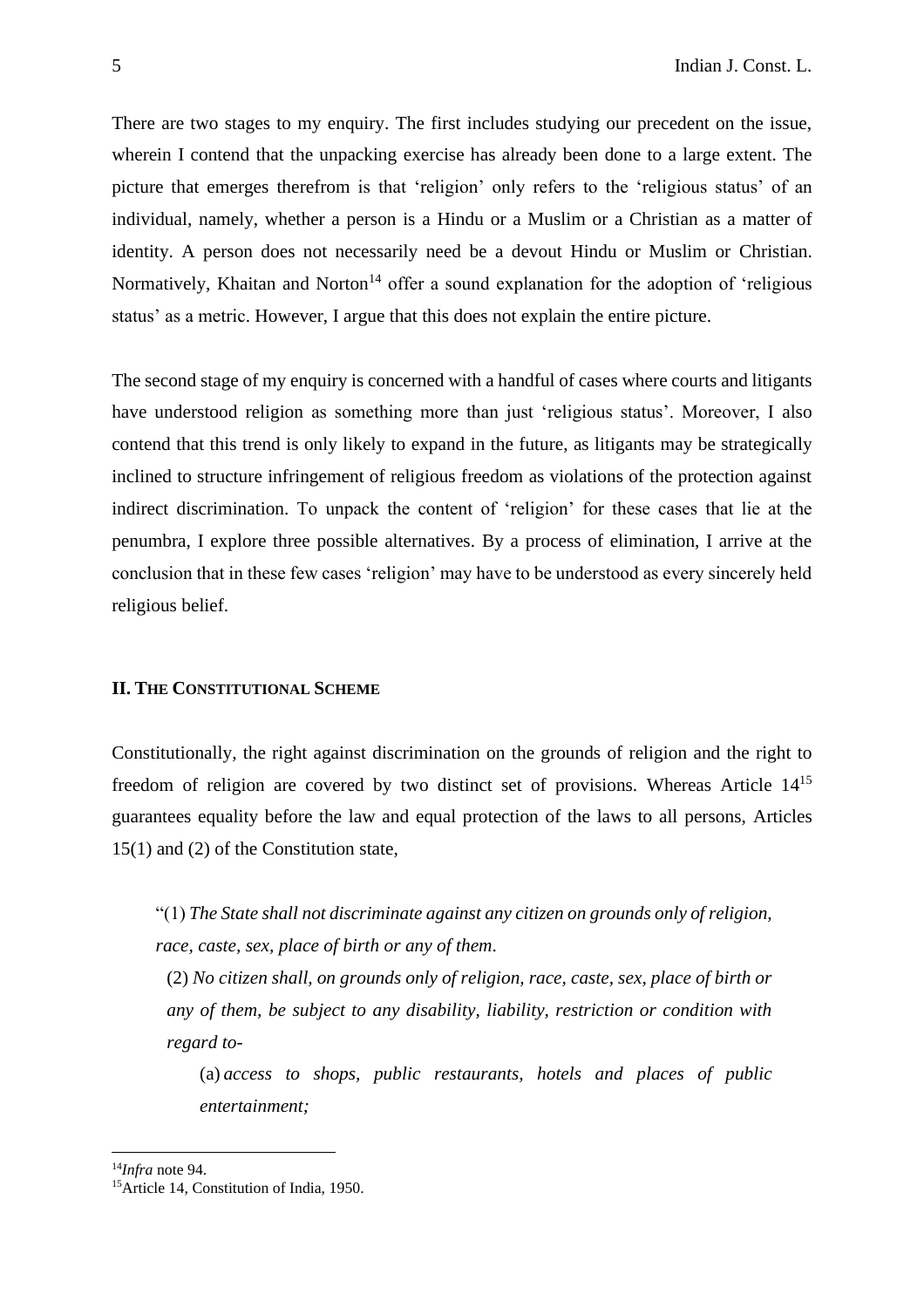(b)*the use of wells, tanks, bathing ghats, roads and places of public resort maintained wholly or partly out of State of funds or dedicated to the use of the general public*."<sup>16</sup>

On a bare perusal of the text of Articles 15(1) and (2), it appears that there is an absolute right to be protected against discrimination by the State on the grounds of religion. Not only that, there is also an absolute right to this effect against non-State actors insofar as access to shops, public restaurants, hotels, wells, tanks etc. is concerned. More importantly, unlike Article 15(3) which empowers the State to make special provisions in favour of women, or Article 15(4) which empowers it to enact similar provisions for the advancement of socially and educationally backward classes of citizens, there is no provision which enables similar measures qua religious groups.

Article 16 of the Constitution carves out a similar right qua public employment, albeit with one exception. Articles 16(1), (2) and (5) of the Constitution state,

"(1) *There shall be equality of opportunity for all citizens in matters relating to employment or appointment to any office under the State*.

(2) *No citizen shall, on grounds only of religion, race, caste, sex, descent, place of birth, residence or any of them, be ineligible for, or discriminated against in respect of, any employment or office under the State*. …

…. (5) *Nothing in this article shall affect the operation of any law which provides that the incumbent of an office in connection with the affairs of any religious or denominational institution or any member of the governing body thereof shall be a person professing a particular religion or belonging to a particular denomination*."<sup>17</sup>

The Constitution thus envisages a scenario wherein a distinction on the grounds of religion may need to be made to maintain the 'religious character' of an institutions, or may be necessary for discharging certain 'religious duties'. Such a distinction would not amount to discrimination. Clause (5) is noteworthy for another reason as well. The absence of a similar

<sup>16</sup>Article 15, Constitution of India, 1950.

<sup>&</sup>lt;sup>17</sup>Article 16, Constitution of India, 1950.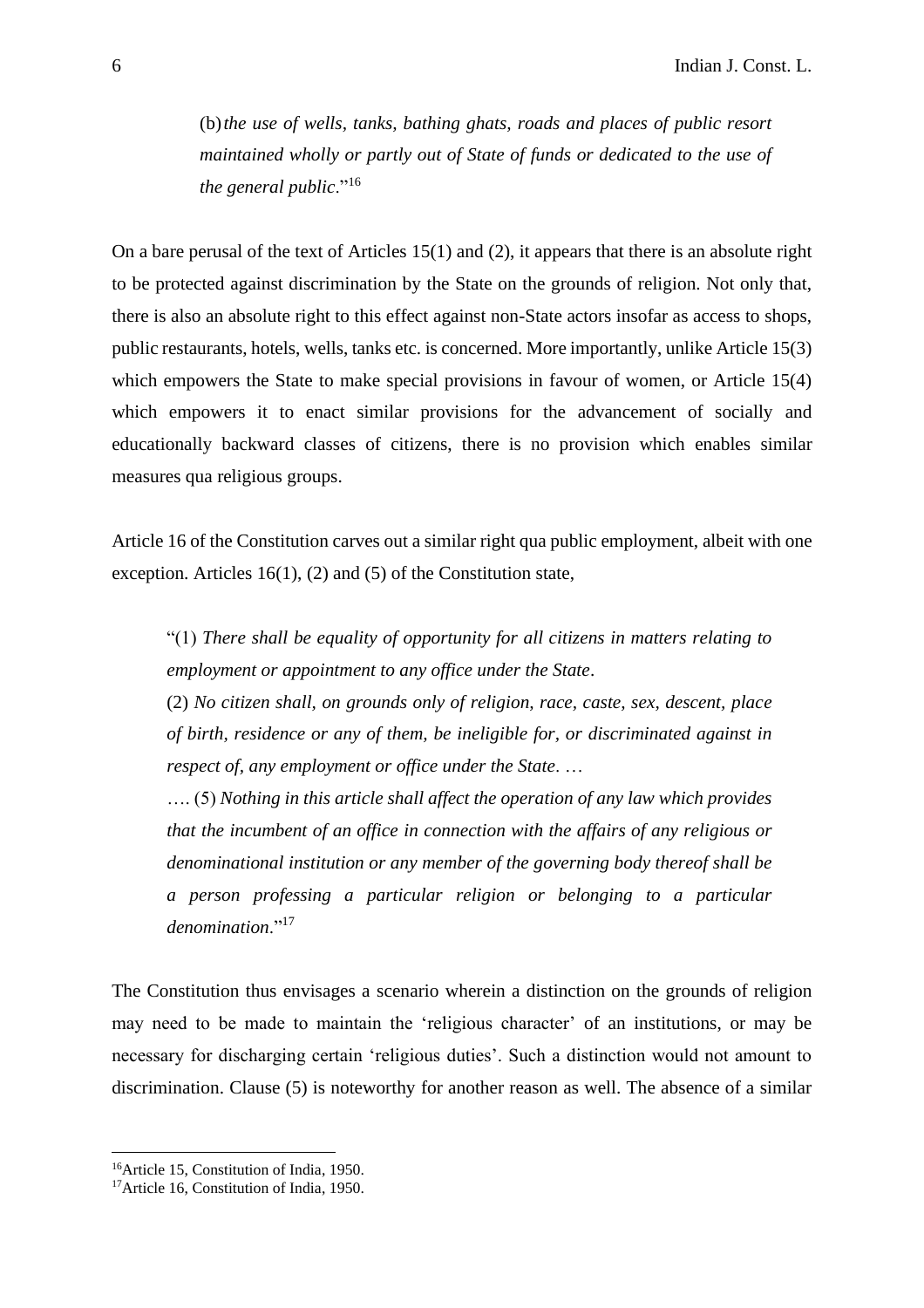provision in Article 15 buttresses the conclusion that, except for the scope carved out in Article 16(5), the protection against direct discrimination on the ground of religion is absolute.

Moreover, following the decision of the Supreme Court in *Lt. Col. Nitisha v Union of India*, 18 the constitutional protection against indirect discrimination has been recognised in India. Unlike direct discrimination,<sup>19</sup> this is rooted in Article 14 of the Constitution. To make out a case of indirect discrimination, a plaintiff would have to show that a neutrally worded measure had a differential effect along the lines of religion, and this in turn reinforced, perpetuated or exacerbated disadvantage.<sup>20</sup> Once the plaintiff has established these elements, the State may attempt to show that the provision, criteria or practice was necessary to attain the proposed objective.<sup>21</sup> According to the Supreme Court, while a judge must accord some deference to the views of the State, whether or not the same objective could be attained by less discriminatory measures would have to be examined.<sup>22</sup> Overall thus, it is plausible to contend that the right against religious discrimination as guaranteed under Articles 14 through 16 of the Constitution is a strong one.

Compare this with the protection offered by Article 25 of the Constitution. While conferring the right to freedom of conscience and the right to freely profess, practice and propagate religion, Article 25 makes exercise of these rights subject to "*public order, morality and health*". Clause 2 of Article 25 further says,

"*Nothing in this article shall affect the operation of any existing law or prevent the State from making any law—*

*(a) regulating or restricting any economic, financial, political or other secular activity which may be associated with religious practice; (b) providing for social welfare and reform or the throwing open of Hindu religious* 

*institutions of a public character to all classes and sections of Hindus*."<sup>23</sup>

<sup>18</sup>Lt. Col. Nitisha v Union of India, Writ Petition (C) No. 1109/2021 (Judgement dt. 25.03.2021) ("Nitisha"). <sup>19</sup>*See* Dhruva Gandhi, *Locating Indirect Discrimination in India: A Case for Rigorous Review under Article 14*,

<sup>13(4)</sup> NUJS LAW REVIEW (2020).

<sup>20</sup>Nitisha, *supra* note 18, at ¶ 69. <sup>21</sup>*Ibid*., at ¶ 70.

<sup>22</sup>*Ibid*.

<sup>23</sup>Article 25, Constitution of India, 1950.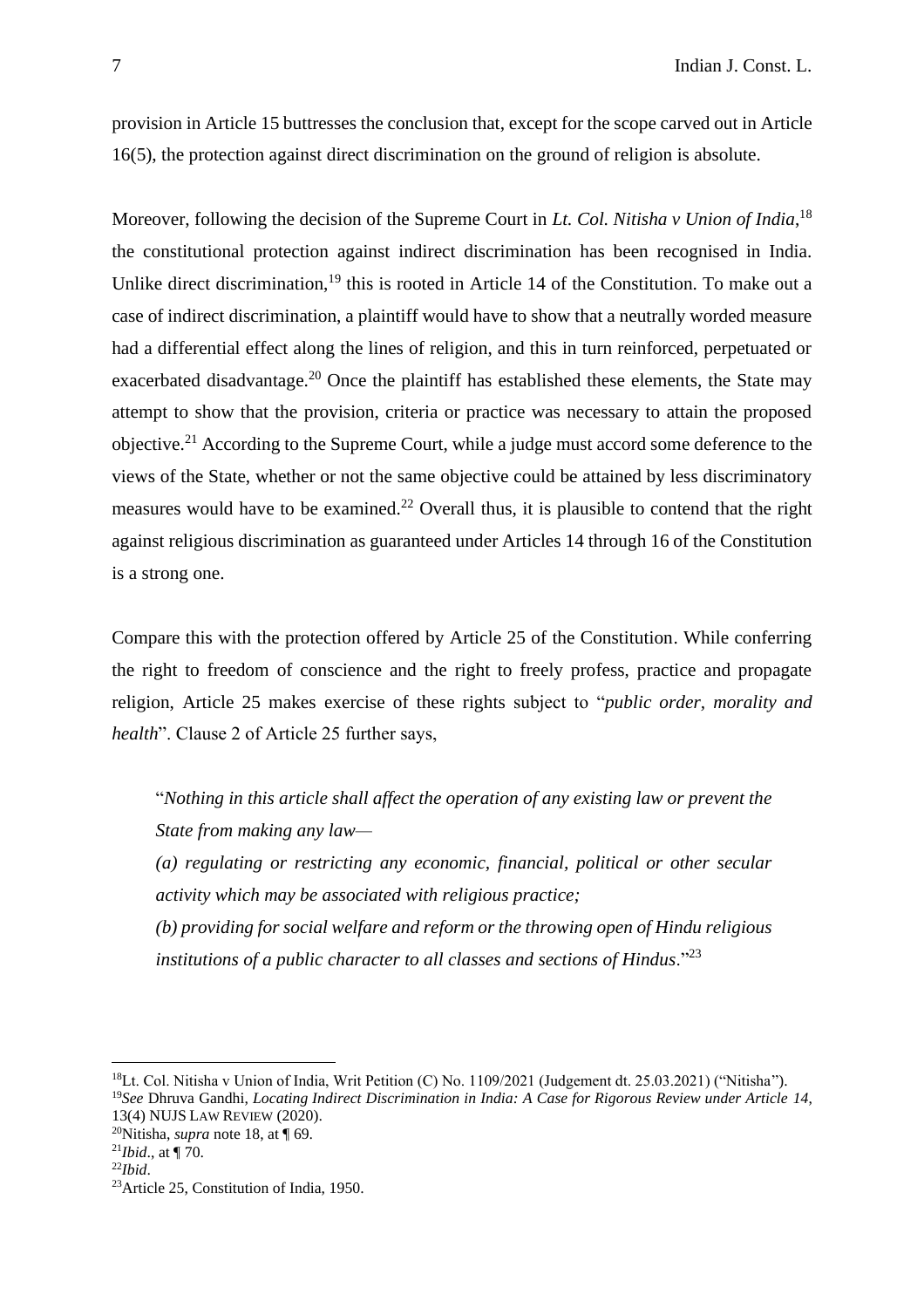Evidently then, the right to religious freedom is subject to a wider set of limitations as compared to the right against religious discrimination. One may thus argue that the former is a comparatively weaker right. More so, because Article 25(1) is also subject to the other provisions of Part III of the Constitution, and thereby to Article 15.

While it may now be settled law that fundamental rights ought not to be understood in silos,  $24$ it is apparent on a comparison of Articles 15 and 16 on the one hand with Article 25 on the other, that the Constitution offers a distinct set of protections and has carved out two distinct frameworks. Whether one pitches their case under Articles 14 through 16 as opposed to Article 25; the ramifications that might follow may be different. Therefore, in addition to the reasons surveyed in the Introduction of this paper, unpacking the contents of 'religion' in discrimination law is also important to maintain the constitutional scheme. If 'religion' is understood so capaciously that its contents overlap with 'religious freedom', there is a possibility that the distinction between the two sets of rights from becoming blurred. This paper will now turn to the precedent in India under Articles 14 through 16 to unpack the meaning of 'religion'.

Before proceeding to a perusal of the case law though, there is one more noteworthy aspect about the comparison of Articles 15 and 16 with Article 25. Article 25 says, "*all persons are equally entitled to freedom of….*". By using the phrase '*equally entitled*', it would appear that Article 25 too carries a guarantee of non-discrimination.<sup>25</sup> If that were so, there are two distinct guarantees against discrimination that emerge from the text of Part III of the Constitution insofar as religion is concerned. Given that one is weaker than the other, there is an added reason to unpack the meaning of 'religion' for the purposes of these two fundamental rights.

# **III. UNPACKING 'RELIGION' IN PRECEDENT**

# **A. Religion is Religious 'Status': The Predominant Trend**

Religious discrimination, as a tool, has frequently been deployed in constitutional challenges to statutes codifying personal laws. In *Ammini v Union of India*, <sup>26</sup> the constitutional validity of

<sup>24</sup>Maneka Gandhi v Union of India, (1978) 1 SCC 248.

<sup>&</sup>lt;sup>25</sup>See Indian Young Lawyers Association v State of Kerala, Writ Petition (C) No. 373/2006 (Judgement Dt. 28<sup>th</sup> September 2018), Nariman J. ¶ 29; Chandrachud J. ¶ 6. ("Sabrimala").

<sup>&</sup>lt;sup>26</sup>Ammini v Union of India, 1995 SCC Online Ker 47 (Kerala High Court) ("Ammini").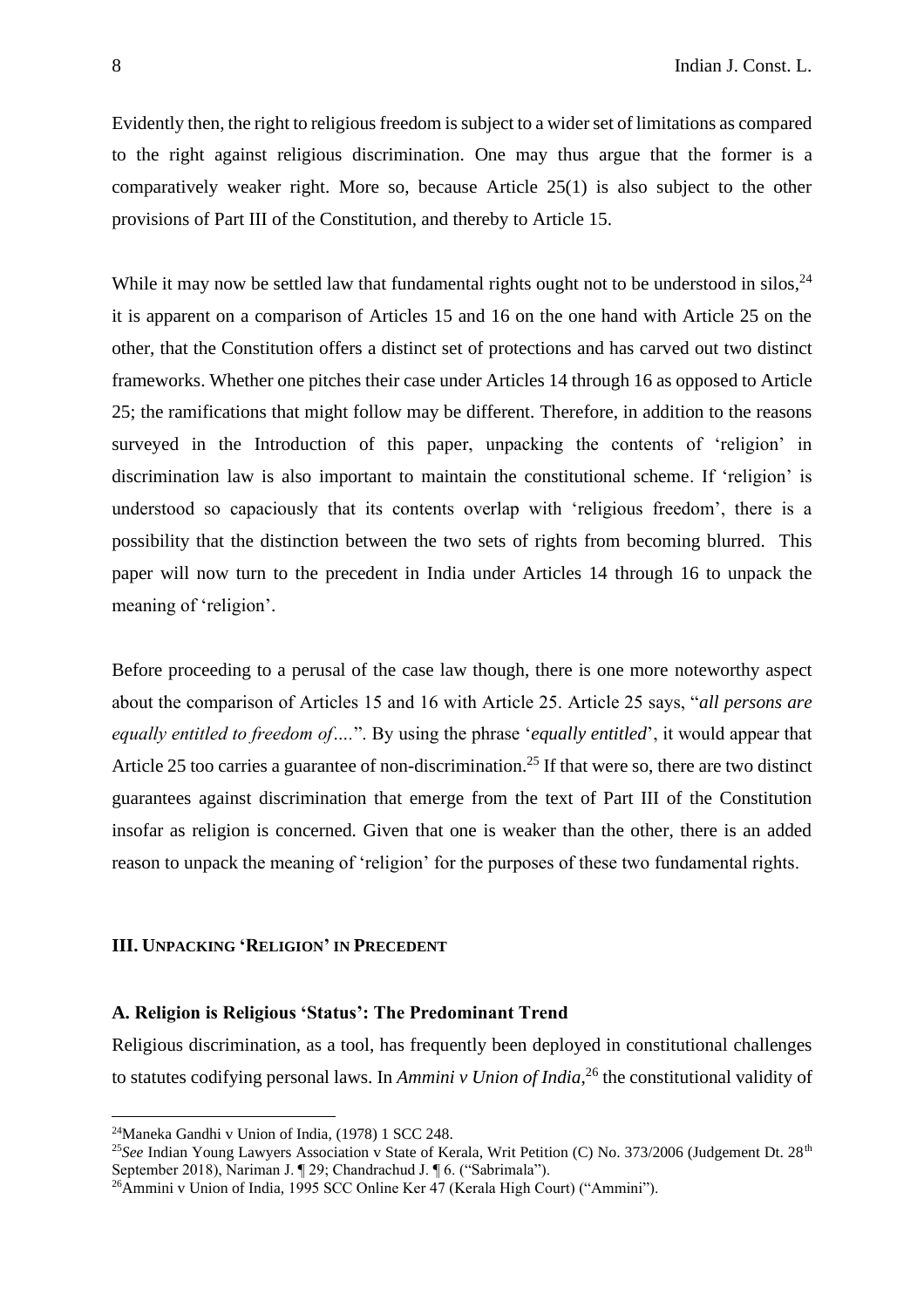Section 10 of the Indian Divorce Act, 1869 was challenged on the grounds that Christian spouses could not seek divorce on the grounds of cruelty or desertion alone, which were independent grounds for spouses of other religions. Similarly, in *Preman v Union of India*, 27 Section 118 of the Indian Succession Act, 1925 was challenged on the ground that Christians were barred from bequeathing property for religious and charitable purposes. In *P.E. Matthew v Union of India*,<sup>28</sup> Section 17 of the Indian Divorce Act, 1986 was challenged on the ground that it required a confirmation by the High Court of a decree for dissolution of a marriage between Christian spouses.

In *Ammini*, the Kerala High Court held that insofar as cruelty and desertion were not treated as independent grounds of divorce, there was discrimination on the basis of religion and thereby, a violation of Article 15 of the Constitution.<sup>29</sup> Likewise, in *Preman*, the Court concluded that Section 118 of the Indian Succession Act, 1925 discriminated against Christians vis-à-vis non-Christians.<sup>30</sup> In *Matthew*, even though the Court arrived at the conclusion that there was no justification for continuing with a provision like Section 17 when parallel provisions were not found either in the Hindu Marriage Act, 1955 or in the Special Marriage Act, 1954,<sup>31</sup> it did not strike down the provision on the basis that 'personal laws' were not 'law' for the purposes of Part III of the Constitution.<sup>32</sup>

What is notable for our purposes is that in all three decisions, it was the religious identity of a person which was used as a metric to contest the constitutional validity of the laws. The cause of action in every case was framed as being a deprivation of certain benefits to a group of individuals, which was defined by a common religious identity. The Courts too understood religion under Article 15 as religious status, i.e. as membership to a particular religious group. A similar approach was also seen in *Thakur Sheorkaran Singh v Daulatram*, <sup>33</sup> wherein the application of the rule of 'Dadumpat'<sup>34</sup> was struck down for being discriminatory on the

<sup>27</sup>Preman v Union of India, 1998 SCC Online Ker 158 (Kerala High Court) ("Preman").

<sup>28</sup>P.E. Matthew v Union of India, 1999 SCC Online Ker 126 (Kerala High Court) ("Matthew").

<sup>29</sup>Ammini, *supra* note 26, at ¶ 36.

<sup>30</sup>Preman, *supra* note 27, at ¶ 43-45.

<sup>31</sup>Matthew, *supra* note 28, at ¶ 14.

<sup>32</sup>*Ibid*., at ¶ 12.

<sup>33</sup>Thakur Sheokaran Singh v Daulatram, 1955 SCC Online Raj 24 (Rajasthan High Court).

<sup>&</sup>lt;sup>34</sup>Dadumpat was a branch of the Hindu Rule of Debts, wherein if the debtor was a Hindu, the amount of interest recoverable could not exceed the principal.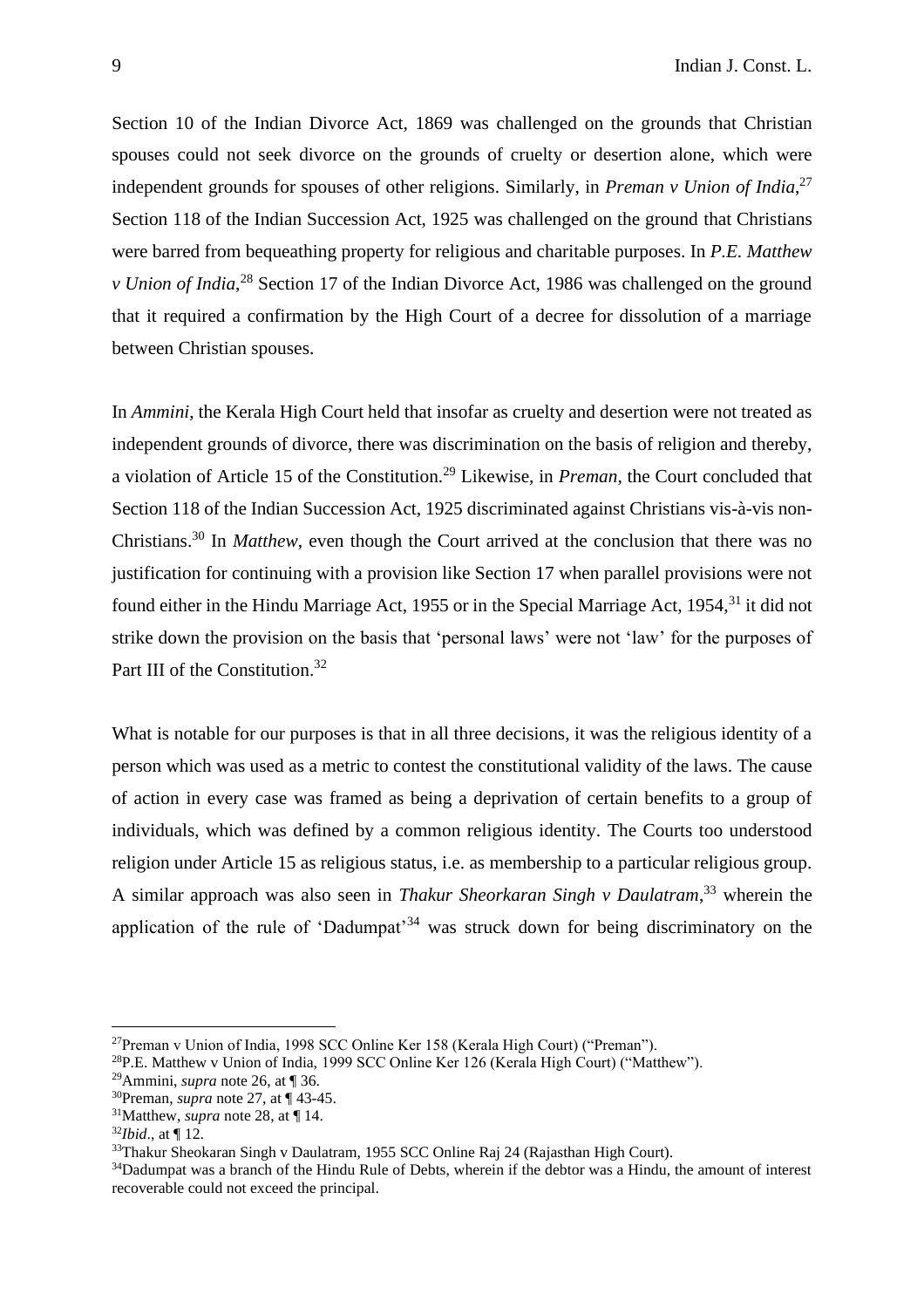grounds of religion because its benefit could not be availed by Christian or Muslim debtors, but was confined to Hindus. 35

Moreover, viewing wrongs pertaining to the religious identity of an individual as violations of a guarantee of non-discrimination as opposed to a violation of religious freedom has not been a trend confined only to cases involving personal laws. Courts have even arrived at a finding of a violation of Article 15(1) of the Constitution in cases, where public scholarship programmes have been limited to students of particular religious communities<sup>36</sup> or, where honorariums have only been granted to imams and muazzins of various mosques in a state<sup>37</sup> or, where persons professing Islam were disqualified from working as an epigraphist<sup>38</sup> or, where a sub-quota in reservations was carved out for certain minority religions.<sup>39</sup> In all of these cases, the fact that an individual belonged to, or identified with a particular religion, is what led to them suffering a wrong. Examples like these can be multiplied.<sup>40</sup>

<sup>35</sup>Thakur Sheokaran Singh v Daulatram, *supra* note 33, at ¶ 13.

<sup>&</sup>lt;sup>36</sup>Adam Chaki v Government of India, 2012 SCC Online Guj 5439 (Gujarat High Court). The fact that religion was understood as religious status/identity is evident from one of the concluding passages where the Court observes,

<sup>&</sup>quot;*We have already pointed out that if the Central Government floated a scheme in favour of the students irrespective of religion, the same could be saved but having restricted its benefit only in favour of students of five specific religions, it cannot escape the rigour of Article 15(1) of the Constitution. In these cases, those poorer and meritorious student of a religion not belonging to those five religions, who are now deprived of the benefit, would be entitled such benefit only if they would have belonged to those five religions. Thus, religion is the only reason for which those students are deprived….*"

The Division Bench thereafter referred the questions before it to a Full Bench of three Judges.

<sup>&</sup>lt;sup>37</sup>Bharatiya Janata Party v State of West Bengal, 2013 SCC Online Cal 15870 (Calcutta High Court). In this case, the Court concluded,

*<sup>&</sup>quot;…The State Government cannot spend any money for the benefit of few individuals of a particular religious community ignoring identically placed individuals of the other religious communities since the State cannot discriminate on the ground of religion in view of the Article 15(1) of the Constitution of India*."

<sup>&</sup>lt;sup>38</sup>K.P.A. Nallamohammed v Director, Department of Archaeology, 2011 SCC Online Mad 145 (Madras High Court).

<sup>39</sup>R. Krishnaiah v Union of India, 2012 SCC Online AP 113 (Andhra Pradesh High Court).

<sup>&</sup>lt;sup>40</sup>In State of Rajasthan v Thakur Pratap Singh [(1961) 1 SCR 222], the constitutional validity of Section 15 of the Police Act, 1861 was in issue. By this provision, Harijan and Muslim members of the community had been exempted from bearing the cost of the police force maintained in the area. The Court held that this was a clear case of discrimination on the basis of religion or caste.

In N Sreedharan Nair v Mottaipatti Chinna Pallivasal Muslim Jamath, [2003 SCC Online Mad 171], the validity of the Madras City Tenants' Protection (Amendment) Act, 1994 was challenged. By virtue of this amendment, an exemption had been granted to all properties owned by religious institutions from the purview of the parent statute. Insofar as the challenge qua Article 15(1) was concerned, the Court dismissed the challenge on the ground that the amendment did not "*discriminate between citizens on the basis of the religion they belong to*". The exemption was granted *en masse* to all religious institutions. Therefore, the Court once again understood 'religion' as the religious status of citizens.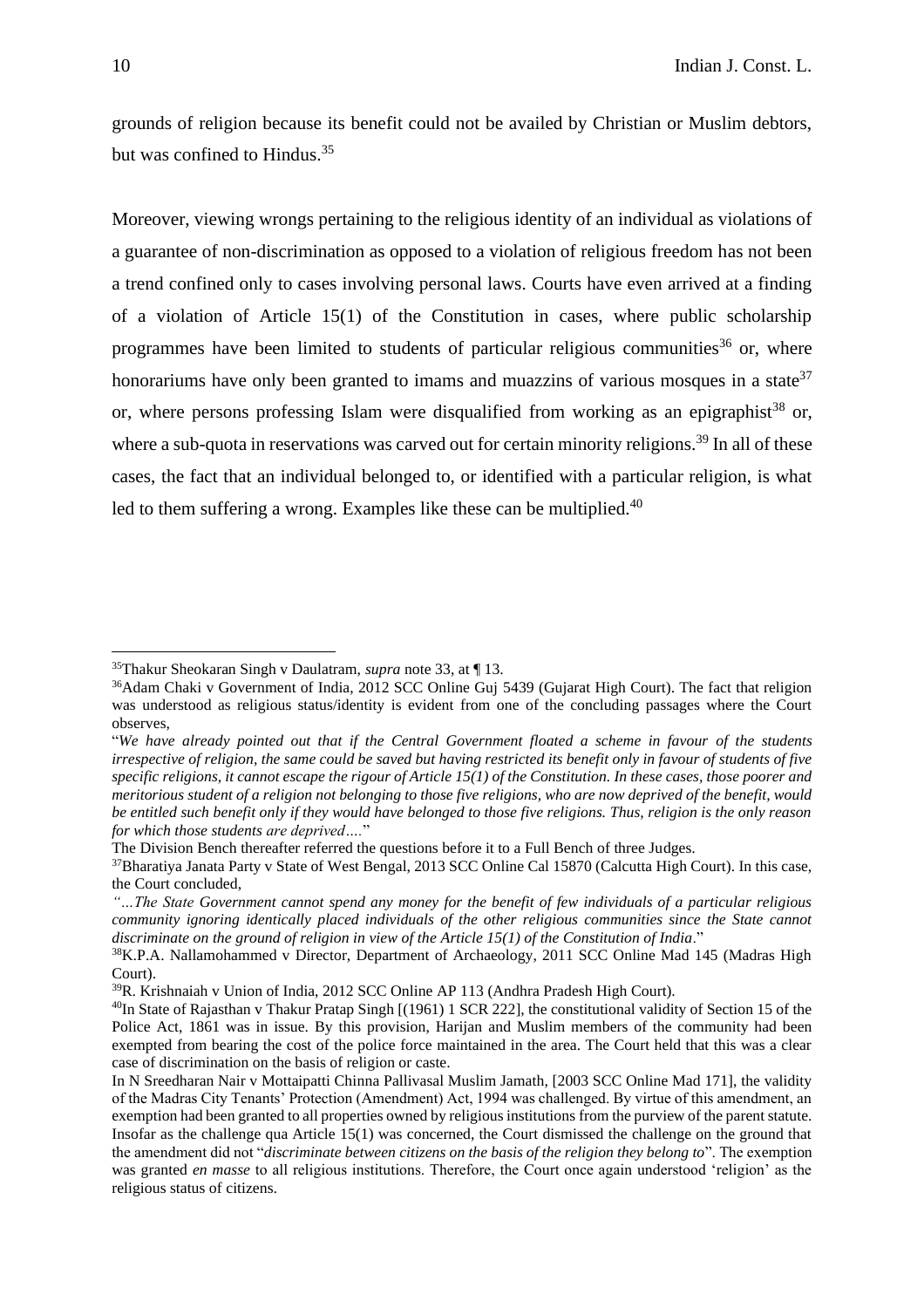### **B. Explaining Contrary Precedents**

Based on this survey, it does follow that courts have arrived at an understanding of what 'religion' means when a challenge of direct discrimination is before them. However, there have been instances when courts have not labelled classifications based on religious identities as discrimination. In *Gogireddy Sambireddy v Gogireddy Jayamma*<sup>41</sup>, a Hindu husband had impugned the vires of Sections 11 and 17 of the Hindu Marriage Act, 1955 insofar as it prohibited bigamy. It was contended that these provisions violated Article 15(1) of the Constitution. The court however, upheld the vires of the statute. In doing so, there were two strands to the reasoning adopted by the court. *One*, the Hindu Marriage Act was not applicable only to those individuals who adhered to the Hindu religion. Instead, it was applicable to members following other religions as well. Therefore, the classification could not be said to have been based on religion alone.<sup>42</sup> *Two*, the Hindu Marriage Act while introducing monogamy was undoubtedly a social welfare legislation enacted under Article 25(2) of the Constitution. It would therefore be a travesty to hold a statute intended for the benefit of a certain class as discriminating against them.<sup>43</sup>

On the face of it, the first of these reasons appears to be specious in that on the application of a 'but-for' test —but for a man being a Muslim, he would be liable to be punished for bigamy discrimination is readily made out. Moreover, while the Hindu Marriage Act is admittedly not limited only to followers of Hinduism, it explicitly spells out the religions (such as Buddhism, Jainism and Sikhism) covered within its ambit. Therefore, preferential treatment in favour of a religion was readily made out, and the identification of 'personal laws' as the basis of classification was farcical.

A similar reluctance is also witnessed in in *Srinivasa Iyer v Saraswathi Ammal*. <sup>44</sup> In that case, the challenge was to the prohibition of bigamy in the Madras Hindu (Bigamy Prevention and Divorce) Act, 1949. While upholding the constitutional validity of the statute, the Madras High Court observed, "*… the essence of that classification is not their religion but that they have all along been preserving their personal laws peculiar to themselves which was derived from the smritis, commentaries, custom and usage, in the same manner in which the Muhammadans are* 

<sup>41</sup>Gogireddy Sambireddy v Gogireddy Jayamma, 1971 SCC Online AP 134 (Andhra Pradesh High Court) ("Sambireddy").

<sup>42</sup>*Ibid*., at ¶ 10.

<sup>43</sup>*Ibid*.

<sup>44</sup>Srinivasa Iyer v Saraswathi Ammal, 1951 SCC Online Mad 272 (Madras High Court) ("Srinivasa Iyer").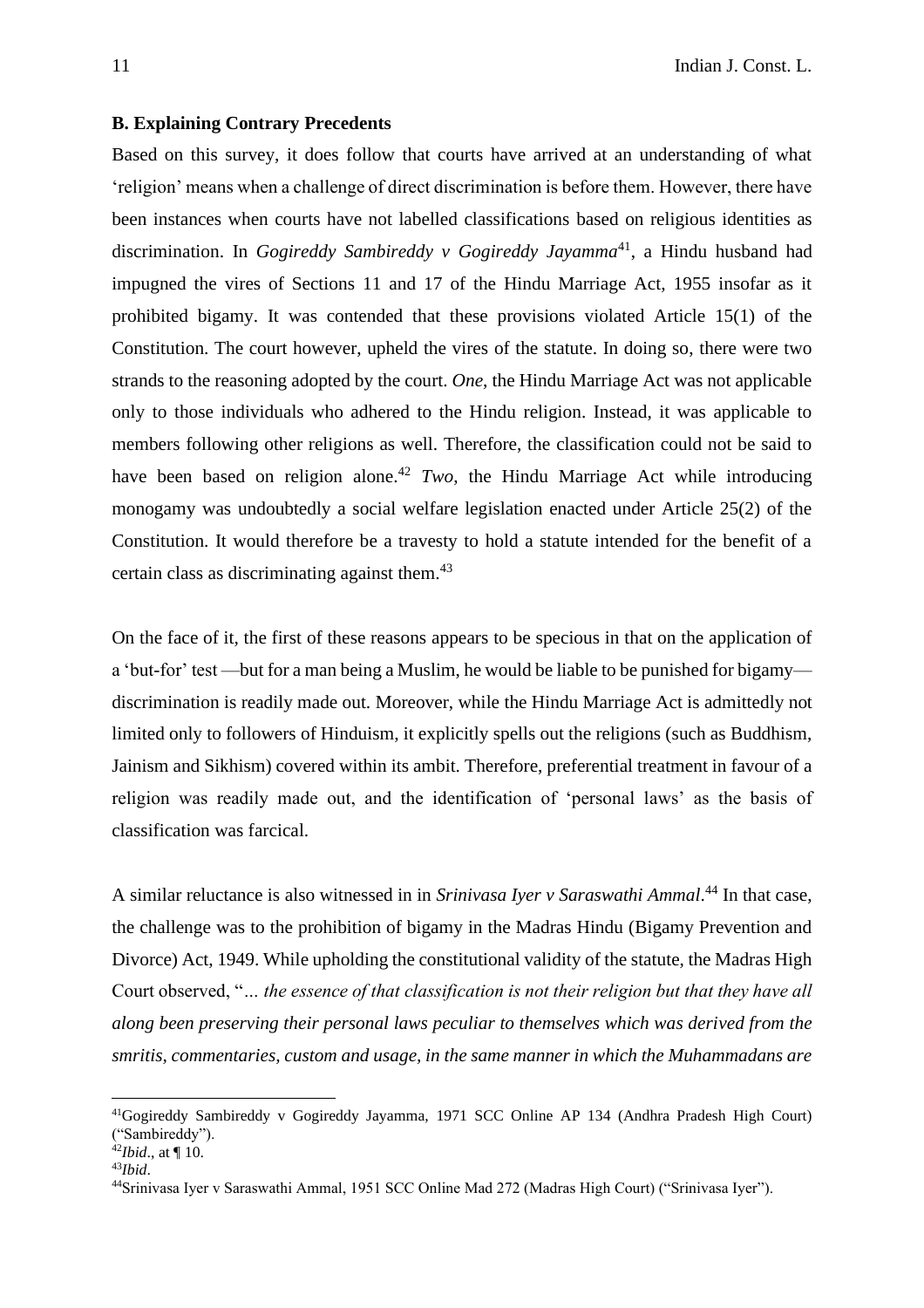*subject to their personal law*."<sup>45</sup> Even the opinion of Chagla C.J. in *State of Bombay v Narasu*  Appa Mali,<sup>46</sup> adopts a similar refrain. In that case, the challenge was to the validity of the Bombay Prevention of Hindu Bigamous Marriages Act, 1946. While upholding the constitutional validity of the law, Chagla C.J. observed, "*….Now, it is an historic fact that both Muslims and the Hindus in this country have their own personal laws which are based on their respective religious texts and which embody their own distinctive evolution and which are coloured by their own distinctive backgrounds…… Therefore, what the Legislature has attempted to do by the Hindu Bigamous Marriages Act is to introduce social reform in respect of a particular community having its own personal law*."<sup>47</sup>

In my opinion, the legal reasoning in these cases was specious and thus, they do not deter us from the conclusion which follows from the cases previously examined. This observation is further strengthened when we consider the decision of the Constitution Bench of the Supreme Court in *Shayara Bano v Union of India*. <sup>48</sup> While adjudicating the practice of triple talaq, Khehar CJI and Nazeer J. in a separate opinion observed, "…*There can be no doubt, that the 'personal law' has been elevated to the stature of a fundamental right in the Constitution…. Because, in accepting the prayer(s), this Court would be denying the rights expressly protected under Article 25*."<sup>49</sup> Joseph J. in a concurring opinion held, "*Except to the above extent, the freedom of religion under the Constitution is absolute and on this point, I am in full agreement with the learned Chief Justice. However, on the statement that triple talaq is an integral part of the religious practice, I respectfully disagree*."<sup>50</sup> While the decision has been critiqued on this point, $51$  what does follow is that three out of the five judges agreed on protection of personal laws under Article 25 of the Constitution. If this were so, and personal laws do share a nexus with religious freedom, a classification based on personal laws could easily have qualified as a classification based on religion in both *Sambireddy* and *Srinivasa Iyer*. 52

<sup>45</sup>*Ibid,* at p 268.

<sup>46</sup>State of Bombay v Narasu Appa Mali, 1951 SCC Online Bom 72 (Bombay High Court) ("Narasu"). <sup>47</sup>*Ibid*., at ¶ 12.

<sup>48</sup>Shayara Bano v Union of India, Writ Petition © No. 118 of 2016 (Judgement dt. 22nd August 2017).

<sup>49</sup>*Ibid*., at ¶ 172 (Khehar CJi. And Nazeer J.).

<sup>50</sup>*Ibid*., at ¶ 24 (Joseph J.)

<sup>51</sup>Gautam Bhatia, *The Supreme Court's Triple Talaq Judgement*, INDIAN CONSTITUTIONAL LAW & PHILOSOPHY (22nd August 2017), https://indconlawphil.wordpress.com/2017/08/22/the-supreme-courts-triple-talaq-judgment/.  $52$ The contention advanced in this paragraph deals with the scope of the word 'religion'. However, while we debate the scope of that word, it is equally important to remember that the range of cases to which this debate may be applicable is still conditioned by the decision of the Bombay High Court in *Narasu*. Both Chagla C.J. (¶ 15-16) and Gajendragadkar J. (¶ 23) agreed that the phrase 'laws in force' in Article 13 of the Constitution does not include 'personal laws'. Therefore, although the correctness of this decisions has now been questioned [Sabrimala,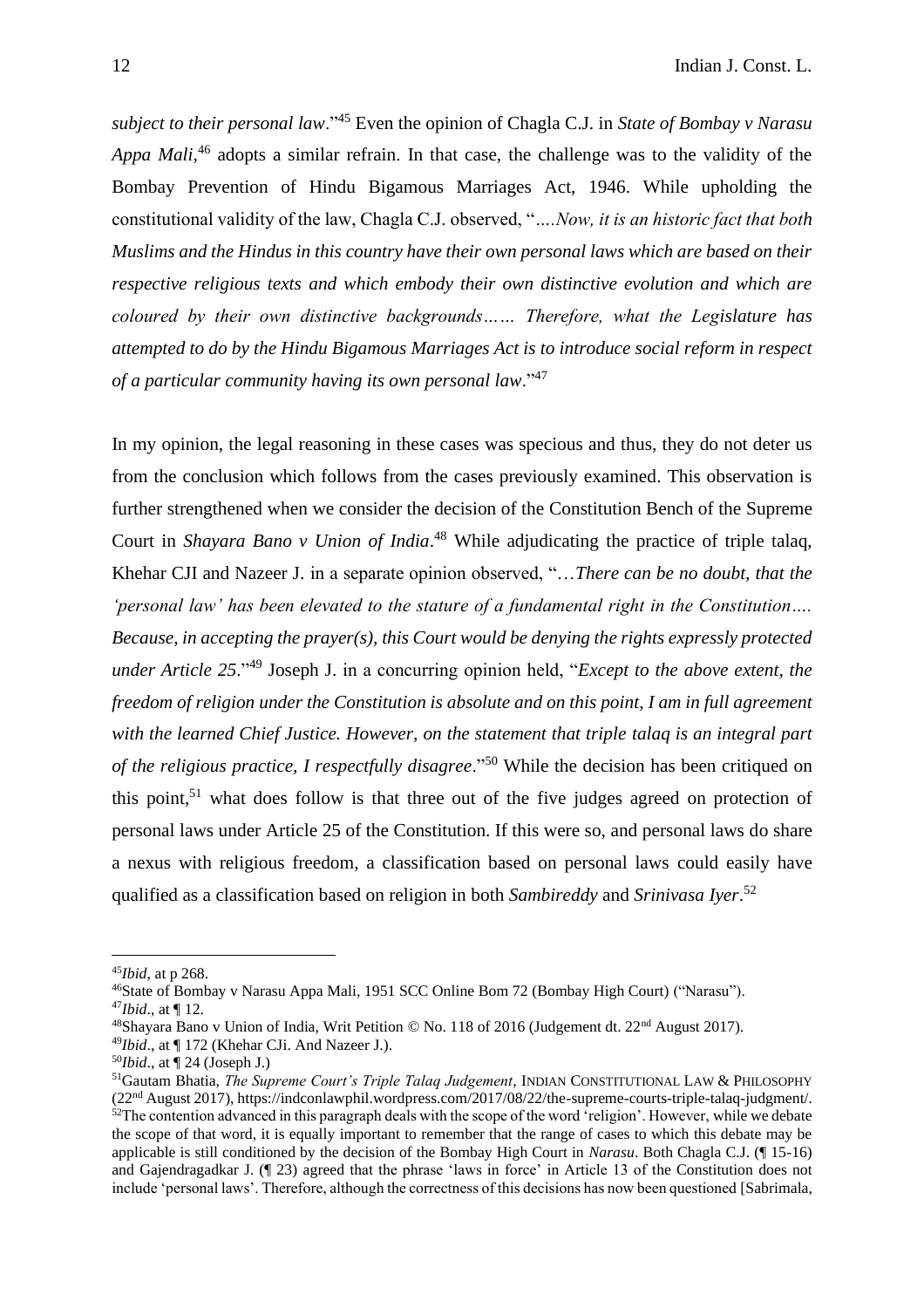Perhaps, a better reason for the court's decision can be found in the second prong of the rationalisation employed in *Sambireddy*, i.e. a prohibition of bigamy was a social welfare measure adopted under Article 25(2). The court was reluctant to adopt a levelling down approach. Only because a social welfare legislation had been enacted for one religious community, and not for the other, did not entail that the former be struck down. There could also be an external explanation for these two decisions. Commentators have observed that one of the reasons why Muslim personal law was not further codified or amended postindependence, around the same time when Hindu personal law was reformed, was owing to a belief that a traumatised post-partition Muslim minority must not be made subject to the decisions of a Hindu majority legislature.<sup>53</sup> The legislators wanted a call for reform to emanate from within the Muslim community. Moreover, in the aftermath of the partition, there was also a political need for accommodation of different communities.<sup>54</sup> Viewed from this lens, the decisions in *Srinivasa Iyer* and *Sambireddy* can also be explained as conscious attempts to not disturb a delicate social balance.

The reluctance to arrive at a finding of a violation of Article 15(1) in case of a distinction based on religious status is also seen in *Squadron Leader Giri Narayana Raju v Officer Commanding*  48 Squadron<sup>55</sup>. In *Raju*, the constitutional validity of a Circular dated 28<sup>th</sup> March 1970 issued by the Air Headquarters, New Delhi was impugned. Under this Circular, it was made compulsory for all Air Force Personnel to wear crash helmets. However, it was also clarified that this Circular would not apply to Sikh personnel or to others who wore a turban while riding the vehicles covered by the Circular. It was this exemption which was under challenge for being discriminatory. The petitioner had been caught riding a scooter without a crash helmet, and had been reprimanded by the Air Force Officer Commanding-in-Chief of the Central Air Command.<sup>56</sup>

*supra* note 25, at ¶ 375-397] a challenge to several customs and uncodified personal laws on the grounds of religion continues to be constrained by *Narasu*.

<sup>&</sup>lt;sup>53</sup>Mohammed Ayoob, *A just and equal code*, THE HINDU (13<sup>th</sup> October 2018), https://www.thehindu.com/opinion/op-ed/a-just-and-equal-code/article23944012.ece.

<sup>54</sup>Justin Jones, *Towards a Muslim Family Law? Debating Muslim women's rights and the codification of personal laws in India*, 28(1) CONTEMPORARY SOUTH ASIA (2020).

<sup>55</sup>Squadron Leader Giri Narayana Raju v Officer Commanding 48 Squadron, 1974 SCC Online All 291 (Allahabad High Court) ("Raju").

<sup>56</sup>*Ibid*., at ¶ 2.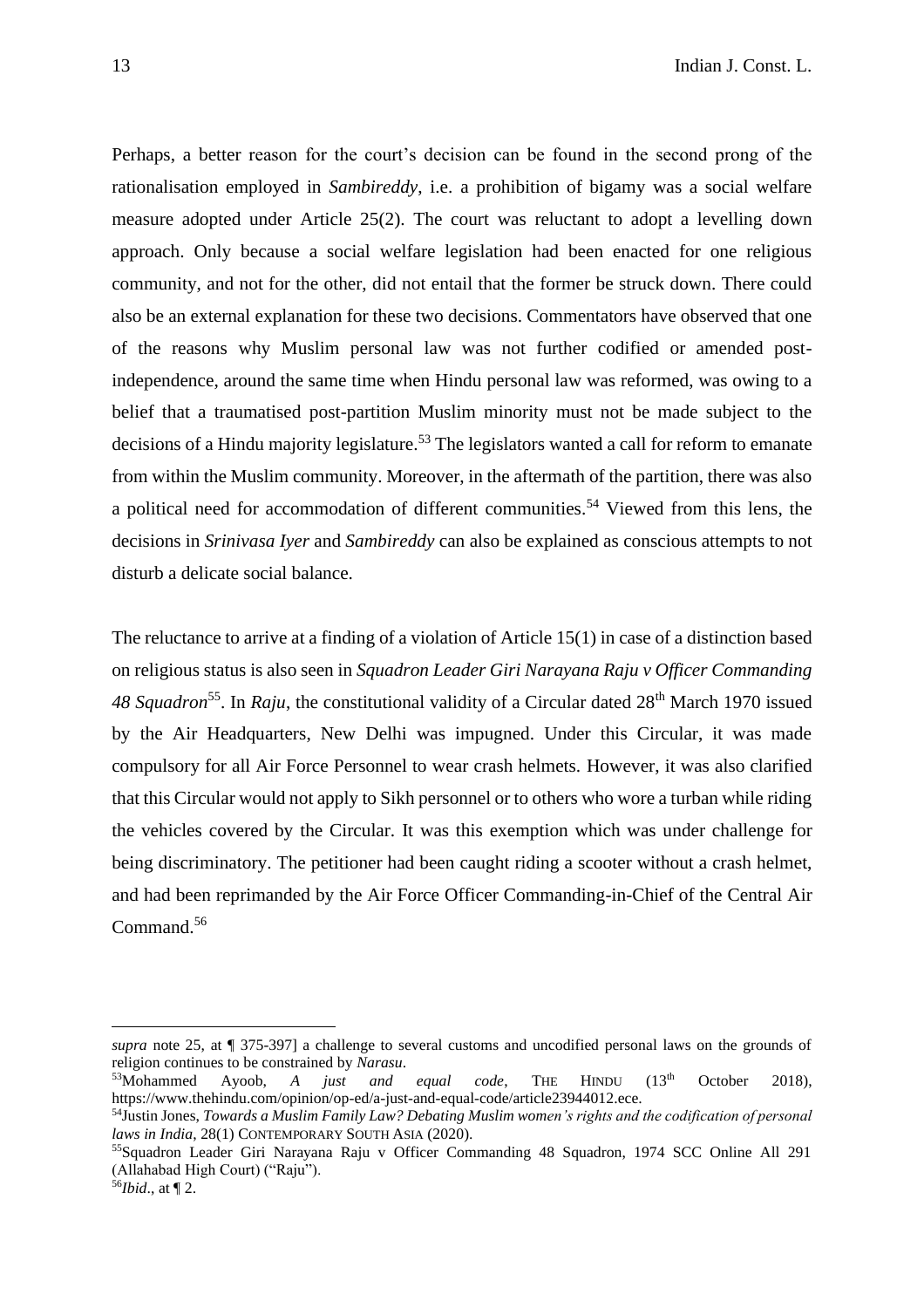The Court nullified this challenge by stating that the classification carved out by the exemption was between personnel who wore a turban and those who did not.<sup>57</sup> Wearing a turban would not only minimise the risk of a head injury in case of an accident; wearing a helmet along with a crash helmet would be inconvenient.<sup>58</sup> According to the Court, Sikhs wore a turban because it had religious significance for them and this religious sentiment was widely acknowledged. The inclusion of Sikhs in the exemption then was only clarificatory in nature.<sup>59</sup> Therefore, there was no discrimination.

As to the question of religious discrimination, we only have the Court's observation that, "…*on the face of it, the instruction would apply to Sikh personnel driving such a vehicle without a turban as well. But it is not necessary for me to express any final opinion on that point.*"<sup>60</sup> Therefore, the Court consciously steered away from the question of a distinction based on religious status, i.e. between Sikh and non-Sikh individuals, even though it could have examined it. The Court may have done so because the petitioner in this case had not suffered any harm on account of his religious status. A constitutional challenge on the grounds of religion was only an afterthought. In the absence of any conclusive finding on the point of religious discrimination, this decision too does not lead us away from the inference that 'religion' for the purposes of direct discrimination has been understood as religious status.

In this regard, one other decision which may need to be explained is that of the Supreme Court in *John Vallamattom v Union of India*. <sup>61</sup> The issue in this case was identical to the one before the Kerala High Court in *Preman* — the constitutional invalidity of Section 118 of the Indian Succession Act on the ground that it barred Christians from making religious or charitable bequests. The Court concluded that there had been a breach of Article 14 of the Constitution. However, as to Article 15, unlike the Kerala High Court, Khare C.J. in a concurring opinion (with which Sinha J. agreed $^{62}$ ) observed,

"*So far as the second argument of the learned counsel for the petitioner is concerned, it is suffice to say that Article 15 of the Constitution of India may not* 

<sup>60</sup>*Ibid*., at ¶ 12.

<sup>57</sup>*Ibid*., at ¶ 12.

 $58$ *Ibid.*, at  $\P$  12.

<sup>59</sup>*Ibid*., at ¶ 11-12.

 $61$ John Vallamattom v Union of India, (2003) 6 SCC 611 (Supreme Court of India) ("John Vallamattom"). 62*Ibid*., at ¶ 46.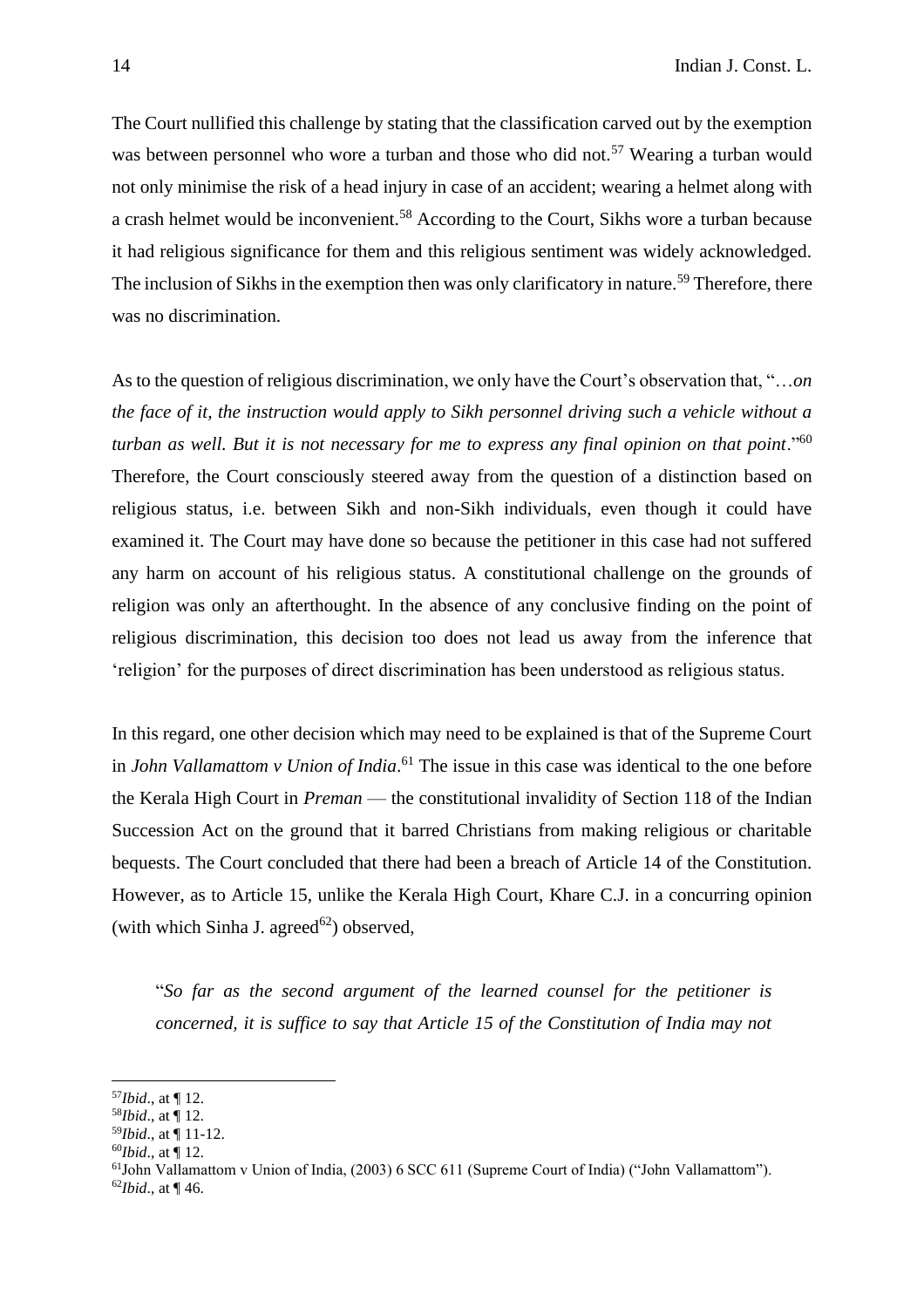*have any application in the instant case as the discrimination forbidden thereby is only such discrimination as is based, inter alia, on the ground that a person belongs to a particular religion…In other words, the right conferred by Article 15 is personal. A statute, which restricts a right of a class of citizens in the matter of testamentary disposition who may belong to a particular religion, would, therefore, not attract the wrath of clause (1) of Article 15 of the Constitution of India*."<sup>63</sup>

It is hard to see how the discrimination perpetuated by Section 118 of the Indian Succession Act is not one based on the religious membership of an individual. A testator could not make a charitable bequest because of her Christianity.<sup>64</sup> Moreover, the distinction drawn between citizens and class of citizens also appears to be specious in that even if that distinction were to hold true, discrimination against a class of citizens is discrimination against individual citizens as well. However, leaving aside the incorrect application of the principle to the facts, the point remains that the Supreme Court in *John Vallamattom* too understood religion as religious status.<sup>65</sup>

Overall then, even accounting for the cases where courts have not returned findings of a violation of Article 15(1) where a distinction was made basis the religious status of an individual, it would appear that there has been some consensus as to the content of the word 'religion'. While I will address the normative desirability of this position subsequently, it is noteworthy that most, if not all, of these cases involved a claim of direct discrimination. Insofar as indirect discrimination is concerned, there are few precedents that guide us. However, in the ones there are, it appears that litigants have adopted a more capacious understanding of the word 'religion'.

Moreover, intuitively, it also appears that it would be difficult to pitch the cases surveyed in this Part as violations of Article 25. One reason could be that the harm in many of these cases is comparative in nature. A second could be that while a distinction has been drawn on the

<sup>63</sup>*Ibid*., at ¶ 39.

<sup>&</sup>lt;sup>64</sup>The reasoning of the then Chief Justice appears to be shakier when his findings under Article 14 are considered. He had observed (¶ 29) that there was no reason forthcoming from the State to exclude persons professing Christian faith from the purview of charitable bequests.

<sup>65</sup>The only contrary viewpoint in this regard emanates from the concurring opinion of Nariman J in *Sabrimala*. Nariman J observed, "*Where the practice of religion is interfered with by the State, Articles 14, 15(1), 19 and 21 would spring into action. Where the practice of religion is interfered with by non-State actors, Articles 15(2) and Article 17 would spring into action*." (¶21.8). It would appear that Nariman J. espouses a more expansive view of 'religion'.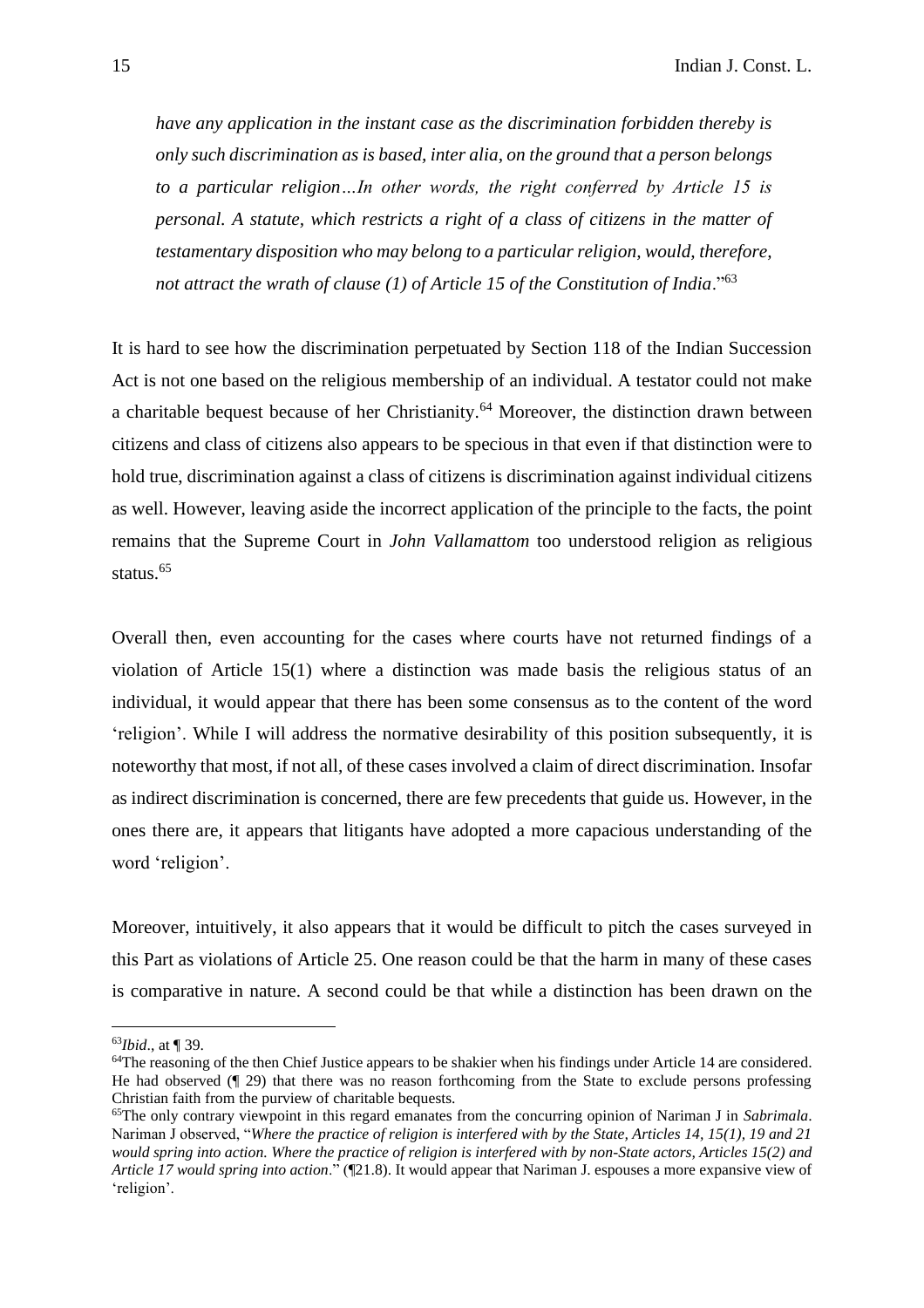basis of religious identity, harm was not done to the ability to choose, profess and practice one's religion. Instead, it was caused to other civil rights. Therefore, some of the work vis-àvis a demarcation between the two fundamental rights has already been done by the precedent on the issue.

Before proceeding to the next Part, it is worth mentioning that the understanding of 'religion' observed in this Part, may be carried forward in several indirect discrimination challenges as well. If, say, in the constitutional challenge<sup>66</sup> to the Uttar Pradesh Prohibition of Unlawful Conversion of Religion Ordinance, 2020, the fact that an overwhelming number of persons arrested have been of Muslims<sup>67</sup> is used to make out a case of indirect discrimination, 'religion' would be understood as the religious status of being a Muslim. Similarly, if the exclusion of Muslim minorities in the application of the Citizenship (Amendment) Act, 2019 to the population left out of the National Register of Citizens is considered as an instance of indirect discrimination,<sup>68</sup> the understanding of 'religion' for the purposes of this challenge will once again remain unaltered. Therefore, even while considering the content of 'religion' in a handful of indirect discrimination precedent, it is important to realise that the nub of the controversy that needs resolution is not as broad. Moreover, the difference between direct and indirect discrimination is not relevant for the enquiry in this paper. It is only a matter of coincidence. Such a capacious understanding could equally have been witnessed in direct discrimination challenges.

## **IV. A CAPACIOUS UNDERSTANDING OF 'RELIGION'**

## **A. A re-consideration of Precedent**

Unlike the cases studied in Part II, there have also been a few where 'religion' has been understood as being 'something more' than just religious status. In fact, when we re-visit these

<sup>66</sup>Akshita Saxena, *Breaking- Please in Allahabad High Court Challenges UP Government's Ordinance on Religious Conversions 'in the name of love jihad'*, LIVELAW.IN (11th December 2020), https://www.livelaw.in/topstories/allahabad-high-court-love-jihad-religious-conversions-right-to-marry-life-up-government-ordinanceconstitution-freedom-of-religion-pil-167100.

<sup>67</sup>*See*: Omar Rashid, *54 arrested in U.P. under unlawful conversion ordinance so far*, THE HINDU (15th January 2021), https://www.thehindu.com/news/national/other-states/54-arrested-in-up-under-unlawful-conversionordinance-so-far/article33582567.ece.

<sup>68</sup>*See Shoot the Traitors: Discrimination against Muslims under India's new Citizenship Policy*, HUMAN RIGHTS WATCH (9<sup>th</sup> April 2020), https://www.hrw.org/report/2020/04/09/shoot-traitors/discrimination-against-muslimsunder-indias-new-citizenship-policy.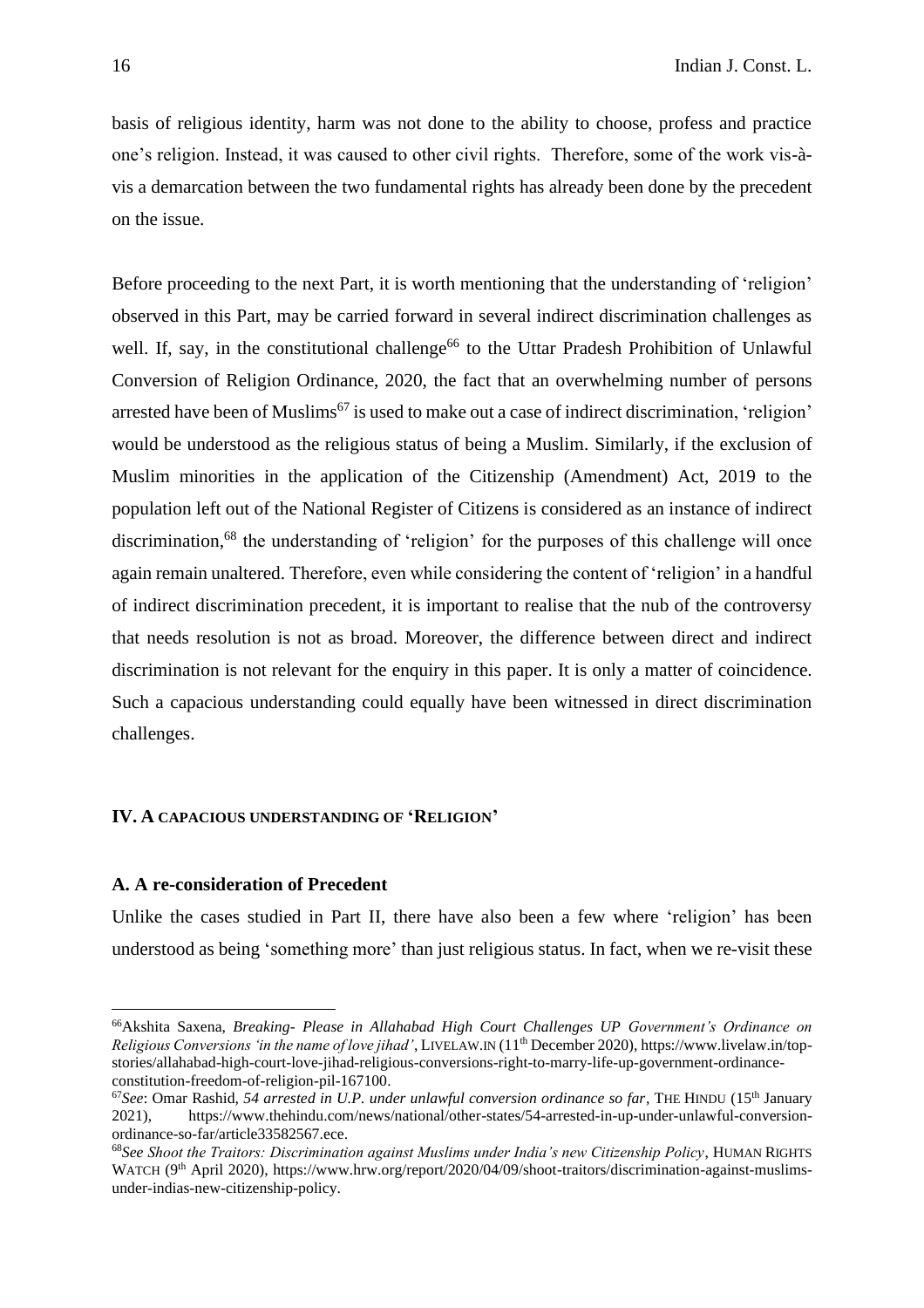cases, it appears in hindsight that the rights at issue could also be construed as falling within the domain of Article 25. In *Bombay Mutton Dealer Association v State of Maharashtra*, <sup>69</sup> the petitioners were an association of persons involved in the slaughter of animals and the sale of meat products, who were aggrieved by a closure of meat selling shops and a ban on the sale of meat during the Paryushan festival (an annual holy festival of the Jain community). In hindsight, this could have been construed as infringing upon the autonomy of an individual to adopt and follow religious practices, whether it be the performance of sacrifices or the consumption of meat itself.<sup>70</sup> Alternatively, it may be understood as a neutrally worded rule having a disproportionate impact on the religious practice of a particular group or sect. The court in that case though did not frame the issue as a violation of Article 25, but as being a potential violation of Articles 14 and 15 of the Constitution.<sup>71</sup> Therefore, one may infer that the court adopted the alternate understanding.

Similarly, in *P.P. John v Zonal Manager, South Central Zone*<sup>72</sup> the petitioner was an office assistant in the Life Insurance Corporation of India, and claimed to be a member of the Worldwide Church of God. One of the essential religious doctrines of this sect was that Saturday ought to be observed as a day of Sabbath. Therefore, the Petitioner would apply for a leave on Saturdays with an undertaking to work on Sunday, or to put in extra hours on other days. While this leave was initially granted on a few occasions, the authorities then initiated disciplinary action against the petitioner for continually being absent on Saturdays.<sup>73</sup> It was this disciplinary action which gave rise to the grievance of the petitioner. As in the case of *Bombay Mutton Dealers Association*, the denial of a leave on every Saturday could be categorised as an infringement of the right to freely follow one's religious tenets. Alternatively, it could have been argued that the neutral practice of denying leave on Saturdays constituted indirect discrimination on the grounds of his religion. In this case, when the petitioner eventually approached the court, he not only contended that Article 25 had been violated, but that Articles 14 and 16 had been infringed as well.<sup>74</sup>

<sup>69</sup>Bombay Mutton Dealer Association v State of Maharashtra, 2015 SCC Online Bom 6002 (Bombay High Court) ("Bombay Mutton Dealer Association").

<sup>70</sup>Given the binding precedent in *Mohd Hanif Quareshi v State of Bihar* [(1959) SCR 629] where the Supreme Court held that the sacrifice of cows during Bakr-Id was not an essential religious practice under Article 25, the petitioners may not have wanted to frame their case as a violation of religious autonomy.  $71$ *Ibid.*, at  $\P$  21.

<sup>72</sup>P.P. John v Zonal Manager, South Central Zone, 1995 SCC Online AP 261 (Andhra Pradesh High Court) ("P.P. John").

<sup>73</sup>*Ibid*., at ¶ 2.

<sup>74</sup>*Ibid*., at ¶ 7, 59.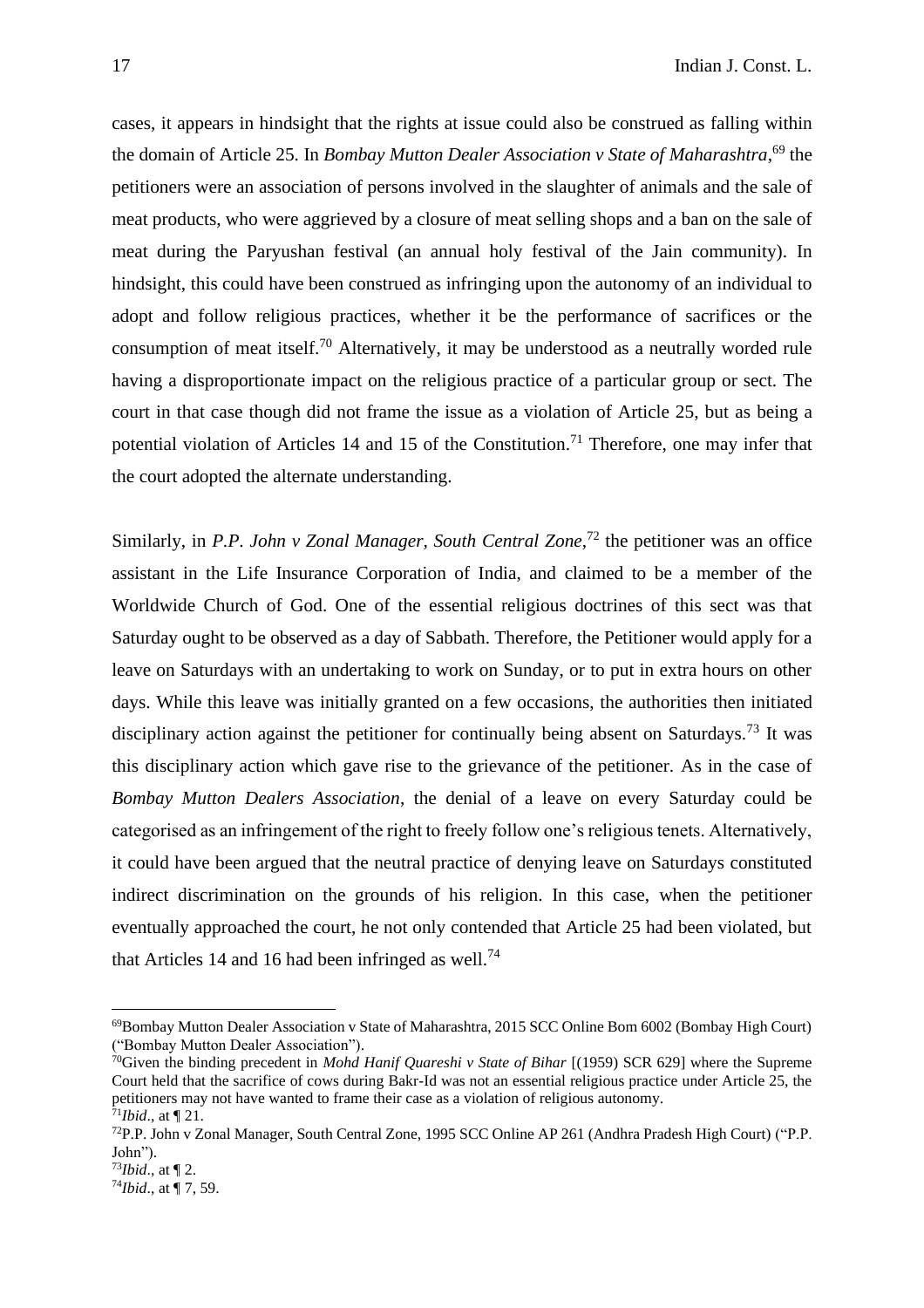In both of these cases, 'religion' was understood as being something more than just 'religious status'. Put otherwise, the equation of 'religion' with 'religious status' does not always suffice. What also happened on such an understanding was that a neat demarcation between Articles 14 through 16 on the one hand, and Article 25 on the other came to be blurred.<sup>75</sup> There was an overlap between the two rights. With the decision of the Supreme Court in *Sabrimala*, this overlap is only likely to increase in the future as it may be strategically preferable for litigants to construct their case as a violation of Article 15, even though it may appear to be a violation of Article 25 at first glance.

#### **B.** *Sabrimala* **& Future Trends**

In Part I of this paper, I observed that the text of Article 25(1) makes it subject to the other provisions of Part III of the Constitution, and thereby, *inter-alia* to Article 15 itself. This observation also finds support in the concurring opinion of Chandrachud J. in the *Sabrimala* case, where it was held, "*The subjection of the individual right to the freedom of religion under*  Article 25(1) to the other provisions of Part III was not a matter without substantive content."<sup>76</sup> There are however two additional aspects of the concurring opinion of Chandrachud J. which entrench a weaker status of the fundamental right protected by Article 25(1).

As observed in Part I, the fundamental right guaranteed by Article 25(1) is also subject to 'morality'. The concurring opinion interpreted this word as follows,

"*…. In defining the content of morality, did the draftspersons engage with prevailing morality in society? Or does the reference to morality refer to something more fundamental? Morality for the purposes of Articles 25 and 26 cannot have an ephemeral existence. Popular notions about what is moral and what is nor are transient and fleeting….. Hence morality for the purposes of Articles 25 and 26 must mean that which is governed by fundamental constitutional principles…..*

 $<sup>75</sup>$ On the flip side, there have also been cases wherein although a violation of Article 25 has been alleged, some of</sup> the arguments made have been in the nature of indirect discrimination. For instance, in *Abdul Jalil v State of Uttar Pradesh*, [(1984) 2 SCC 138], the petitioners were Sunni Muslims who were aggrieved by a direction which had ordered them to shift their graves. While the cause of action was framed as a violation of Articles 25 and 26 of the Constitution, one of the arguments raised was that the "*impugned direction amounts to disproportionate interference with the religious practice of the Sunnis to respect their dead…*". One therefore notices in this contention semblances of an indirect discrimination action.

<sup>76</sup>Sabrimala, *supra* note 25,¶ 7, 13 (Chandrachud J.).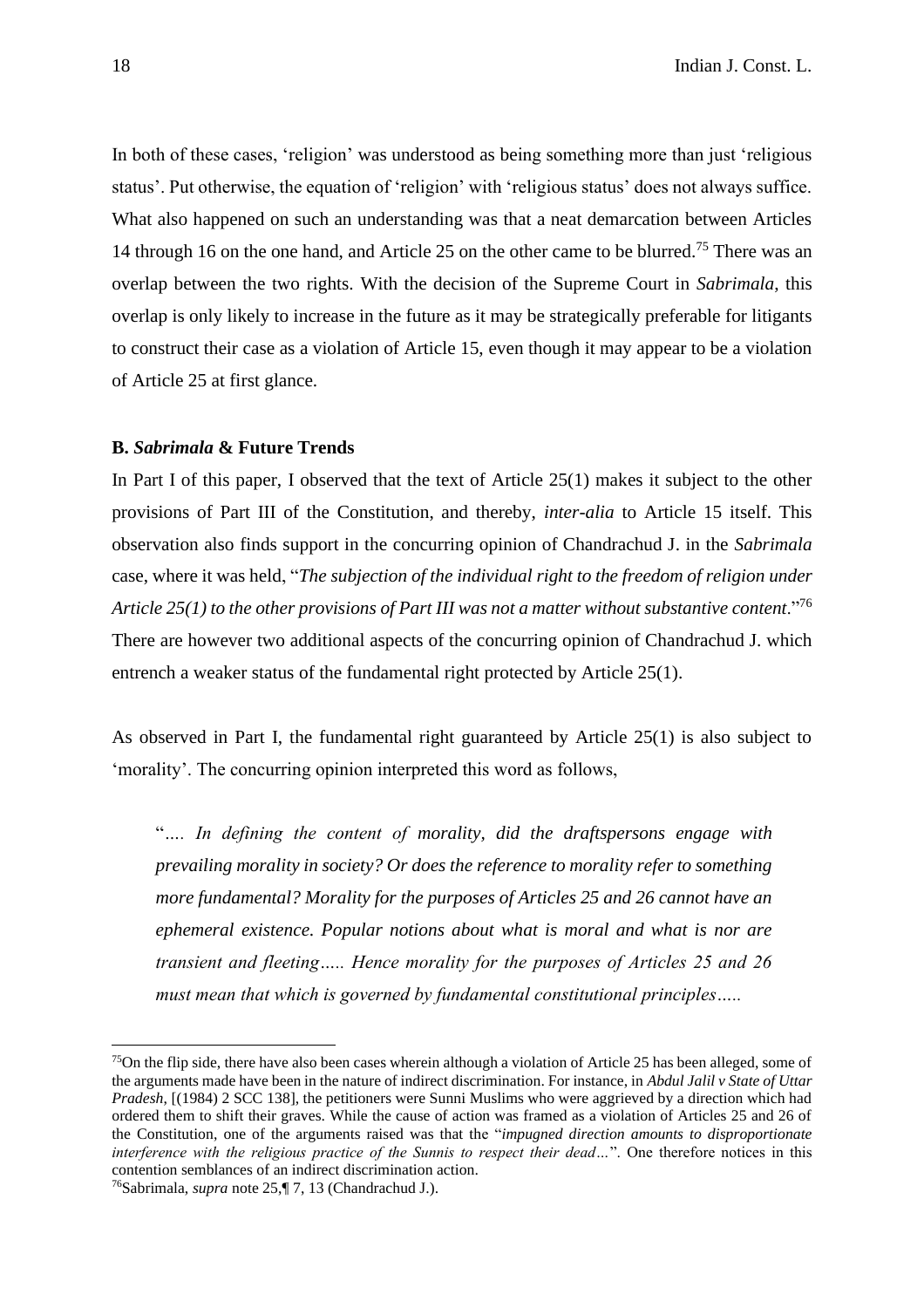*… Constitutional morality must have a value of permanence which is not subject to the fleeting fancies of every time and age. If the vision which the founders of the Constitution adopted has to survive, constitutional morality must have a content which is firmly rooted in the fundamental postulates of human liberty, equality, fraternity and dignity….*" 77

The concept of equality and non-discrimination was thus read into the restriction of 'morality', and thereby, the hierarchy between Articles 14 through 17 on the one hand and Article 25 on the other was reinforced. A reading of the word 'morality' as 'constitutional morality' also finds support in the concurring opinion of Misra CJ and Khanwilkar  $J^{78}$ . The other notable aspect of the concurring opinion of Chandrachud J pertained to the understanding of Article 26. Interestingly, while the Constitution carries the phrase "*Subject to… the other provisions of this Part*" in the text of Article 25, it is conspicuous by its absence in the text of Article 26. A question therefore arose as to whether or not the right of freedom guaranteed to every religious denomination to manage its own religious affairs was subject to the other provisions of Part III of the Constitution. Following the opinion of Chandrachud J, this question may now be answered in the affirmative. The learned Judge observed,

"…*In omitting the additional stipulation in Article 26, the Constitution has consciously not used words that would indicate an intent specifically to make Article 26 subordinate to the other freedoms. This textual interpretation of Article 26, in juxtaposition with Article 25 is good as far as it goes. But does that by itself lend credence to the theory that the right of a religious denomination to manage its affairs is a standalone right uncontrolled or unaffected by the other fundamental freedoms? The answer to this must lie in the negative…..*

*… Thus, the absence of words in Article 26 which would make its provisions subordinate to the other fundamental freedoms neither gives the right conferred upon religious denominations a priority which overrides other freedoms nor does it allow the freedom of a religious denomination to exist in an isolated silo…..*

*Once Articles 25 and 26 are read in the manner in which they have been interpreted, the distinction between the articles in terms of the presence or absence of a clause* 

<sup>77</sup>Sabrimala, *supra* note 25, ¶ 11, 12 (Chandrachud J.).

<sup>78</sup>Sabrimala, *supra* note 25, ¶ 106-111 (Misra CJ and Khanwilkar J.).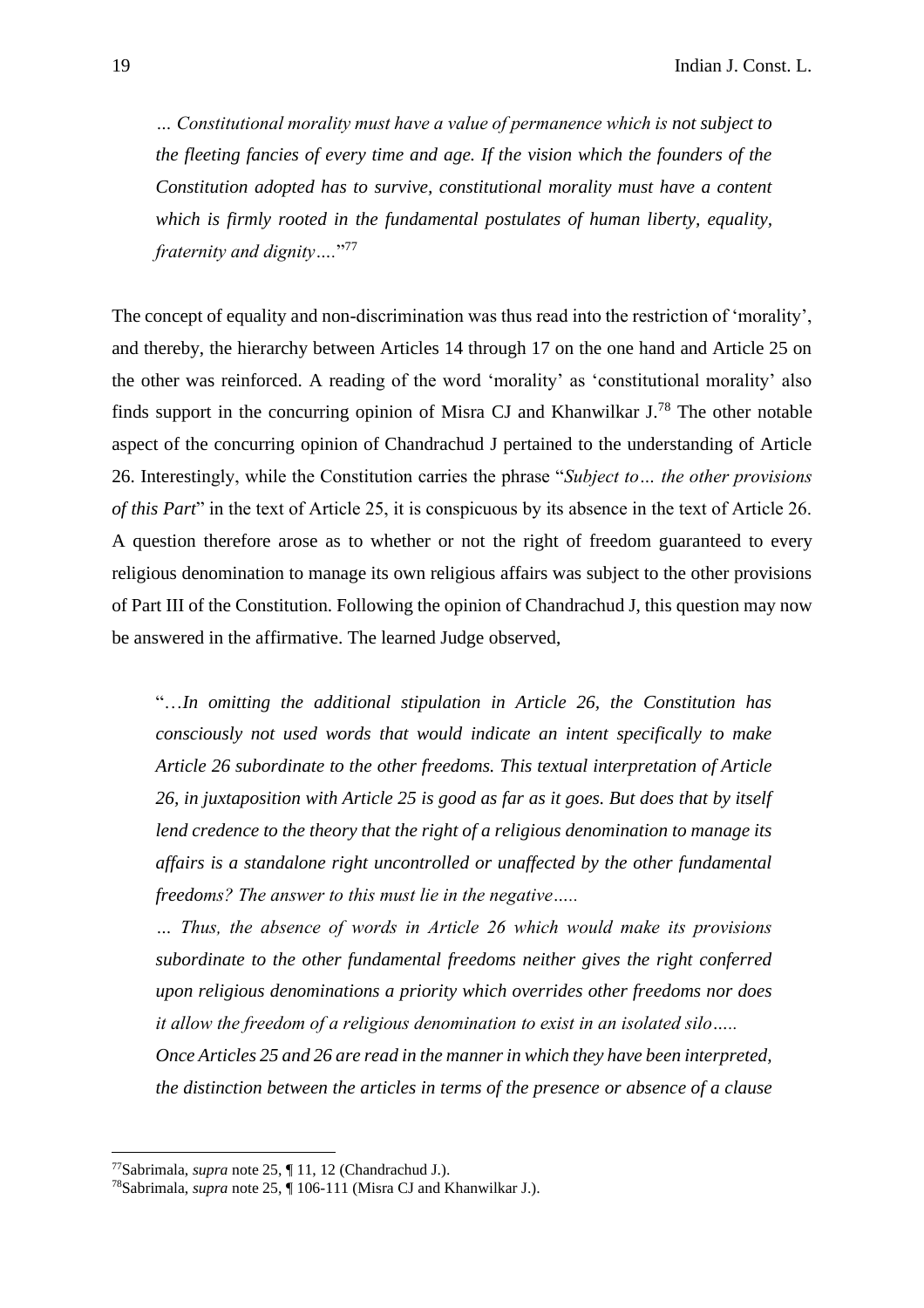*of subjection should make little practical significance to the relationship between the freedom of religion with the other freedoms recognized in the fundamental rights. If the Constitution has to have a meaning, is it permissible for religion – either as a matter of individual belief or as an organized structure of religious precepts – to assert an entitlement to do what is derogatory to women? Dignity of the individual is the unwavering premise of the fundamental rights…*" 79

Based on these observations, one may reasonably infer that the hierarchy that exists textually *inter se* Articles 14 through 17 and 25, with the former prevailing over the latter, extends to Article 26 as well. Even if that inference is found to be unacceptable, it may, at the very least, be argued that Article 26 cannot prevail over Articles 14 through 17, and any conflict arising between the two sets of rights must be harmoniously resolved on a case to case basis. This was the proposition emanating from the concurring opinion of Nariman J.<sup>80</sup>

What we are concerned with though is the implication of this decision on the legal strategies adopted by litigants. Litigants may increasingly want to frame an infringement of their religious rights as a violation of Article 15 as opposed to Articles 25 and 26. To consider this point, let us suppose for a moment that the case facts of *Islington London Borough Council v Ladele*,<sup>81</sup> arose in India. In this case, the claimant was a registrar of births, deaths and marriages. Following the enactment of the Civil Partnership Act, 2004, she had been required by her employer to conduct civil partnerships between persons belonging to the same sex. She refused to do so on the ground that she considered same sex unions to be contrary to her Christian beliefs. This refusal invited disciplinary action against her on the ground that it violated the local authority's equality and diversity policy. Similar facts arising in India is not beyond the realm of contemplation.

In at least two cases — one before the Delhi High Court<sup>82</sup> and one before the Kerala High Court<sup>83</sup> — same sex couples have been denied a registration/solemnisation of their marriage under the Special Marriage Act, 1954. In both these instances, the constitutional validity of the statute to the extent that it excludes same sex marriages has been impugned. Even if one of

<sup>79</sup>Sabrimala, *supra* note 25, ¶ 13, 14, 15 (Chandrachud J.).

<sup>80</sup>Sabrimala, *supra* note 25, Fn. 2, p. 53 (Nariman J.).

<sup>81</sup>Islington London Borough Council v Ladele, [2010] 1 WLR 955 (Court of Appeal) ("Ladele").

<sup>82</sup>Vaibhav Jain v Union of India, W.P. (C) No. 7657/2020 (Delhi High Court).

<sup>83</sup>Nikesh P.P. v Union of India, W.P. (C) No. 2186/2020 (Kerala High Court).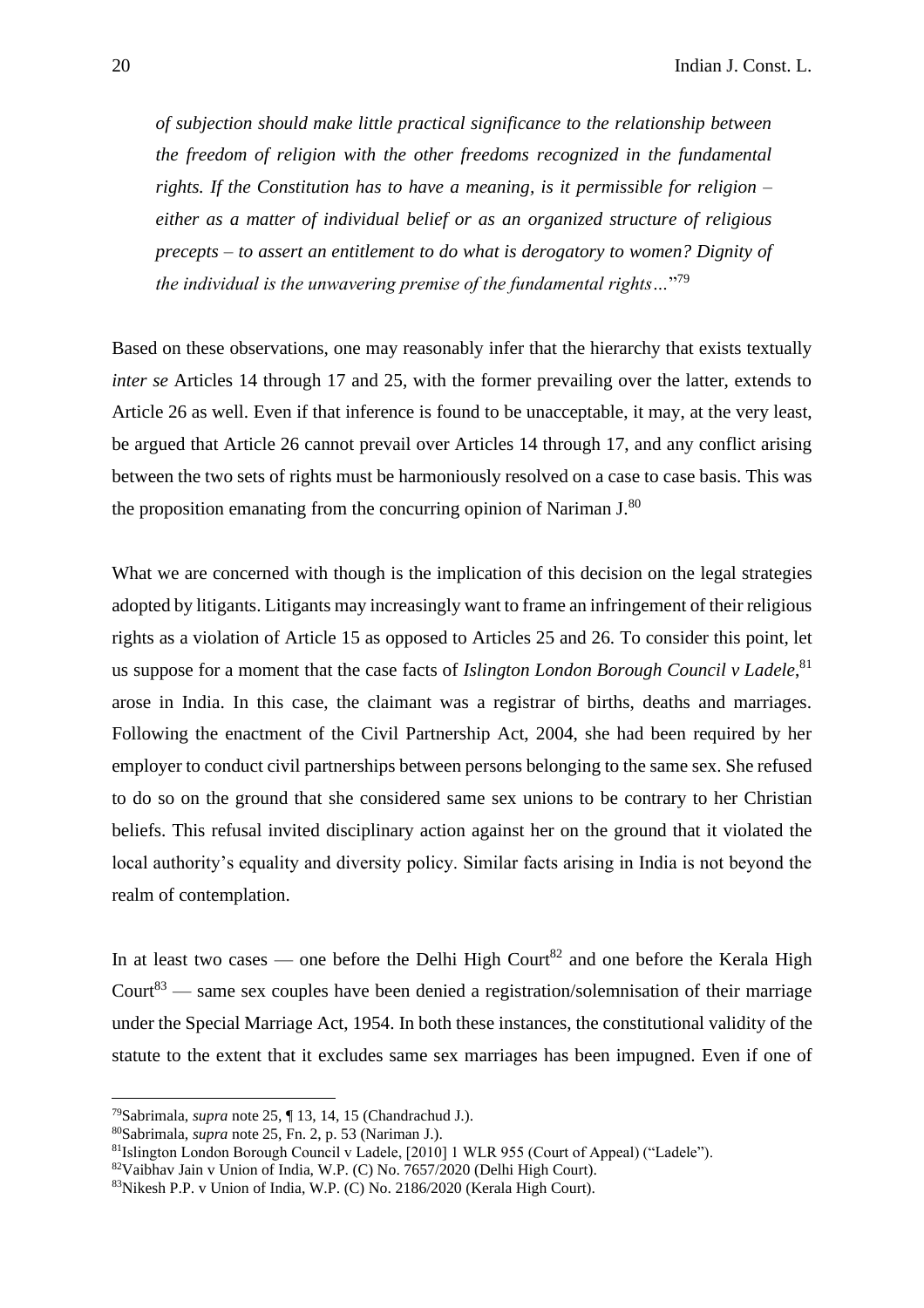these courts were to read down the provisions of the Special Marriage Act, 1954, a similar objection to the one raised in *Ladele* being raised by a marriage officer discharging duties under the Special Marriage Act is not implausible. A marriage officer could contend that registering same sex marriages was contrary to their religious beliefs, and thus, they could not be compelled to do so statutorily.

Should such a marriage officer frame her grievance as a violation of Articles 14 and 15, or of Article 25? Ordinarily, one might suppose that the right at play here is covered by Article 25. By being compelled to register a marriage contrary to her religious beliefs, the marriage officer would be prevented from practising her religion, and thus, her right to freedom of religion would be violated. However, as Article 25 is subject to other the provisions of Part III, as also acknowledged by Chandrachud J., this right would be subject to the same sex couple's right against non-discrimination. Moreover, following the decision in *Sabrimala*, the ambit of the right would also be curtailed by constitutional morality, a facet of which is the equality and dignity of all individuals. From a strategic point of view thus, the marriage officer's chances of success under Article 25 would be limited.

She may thus try and frame her cause of action as an infringement of Articles 14 and 15. Under these provisions, she would have two options. She could either contend that 'but for' her religious beliefs no disciplinary action would have been taken against her and therefore, a case of direct discrimination under Article 15 was made out. However, this argument would not pass muster if the local authority had initiated, or was willing to initiate, disciplinary action against all employees refusing to perform same sex unions irrespective of their religion.<sup>84</sup> Alternatively, she could contend that the seemingly neutral policy of requiring all marriage officers to solemnise marriages of all couples under the Special Marriage Act, 1954 had a disproportionate impact on those people whose religious beliefs proscribed same sex unions. This argument does seem plausible. Moreover, as seen previously, after *Nitisha* in cases of indirect discrimination, the State would have to show that no less restrictive alternative was available.<sup>85</sup> Therefore, post-*Sabrimala*, a litigant would in fact want to frame their cause of action as one of indirect religious discrimination so as to increase their chances of success.

<sup>84</sup>*See* Opinion of Lord Neuberger in Ladele, *supra* note 81, at ¶ 39.

<sup>85</sup>Nitisha, *supra* note 18, at ¶ 70.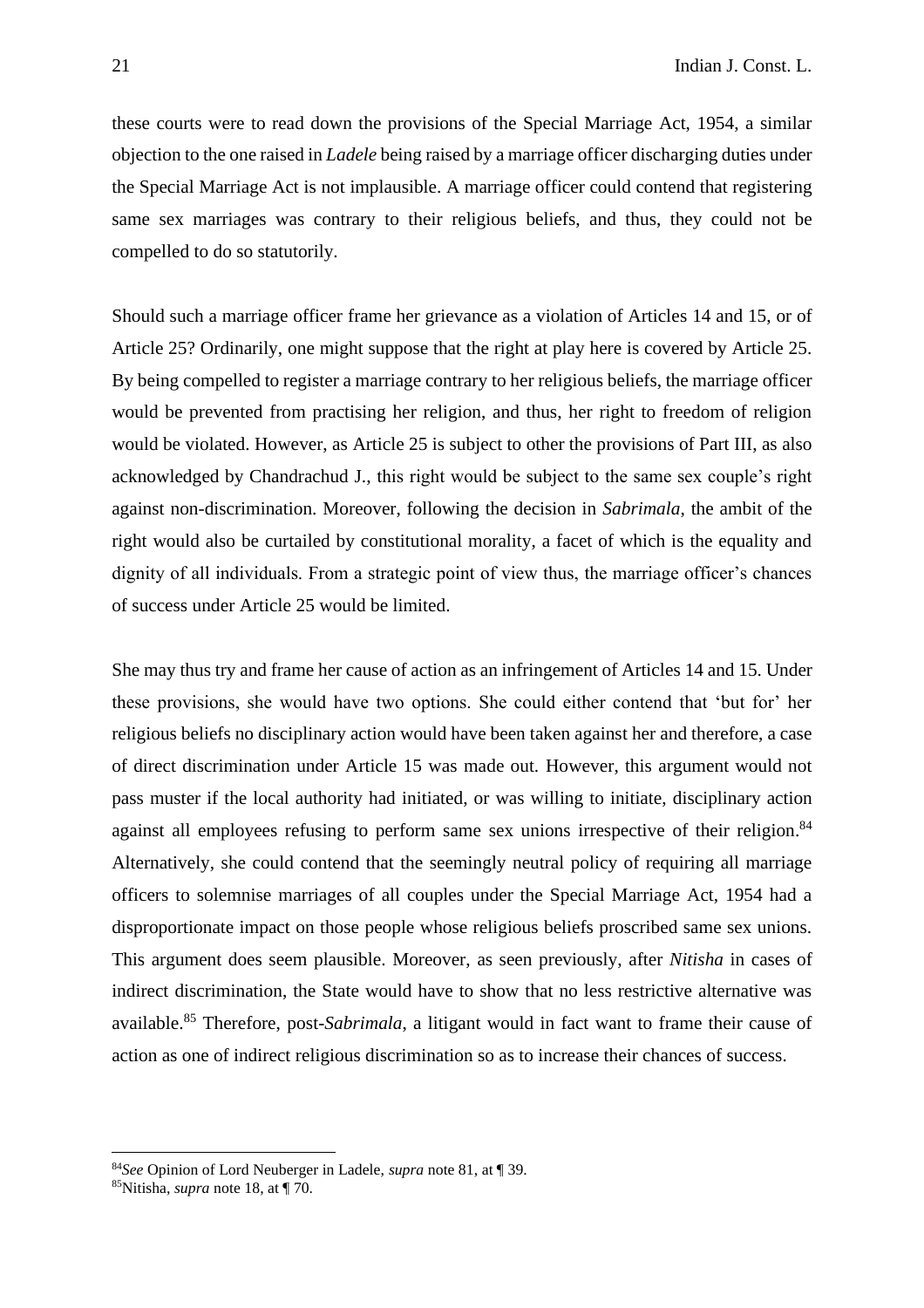In fact, even in cases such as *P.P. John*, a litigant might favour pressing indirect discrimination — the neutral practice of requiring employees to work every Saturday imposing a disproportionate burden on followers of the Worldwide Church of God — as the primary ground of challenge. Similarly, if cases such as *Mohammed Fasi v Superintendent of Police*<sup>86</sup> — a case where Muslim head constable was denied permission to sport a beard in light of Standing Orders requiring a clean shaven face  $87$  — were to arise today, petitioners might consider framing the issue as one of indirect discrimination for similar reasons. The short point that emerges therefore is that there is a real likelihood of the contents of 'religion' under Articles 25 and 26 being subsumed into 'religion' under Articles 14 through 16, in order to circumvent the weaknesses inhering in the former set of provisions. Moreover, this is especially likely to happen in cases of indirect discrimination.<sup>88</sup> Given a dearth of indirect discrimination claims involving religion though, it is not possible to conduct a descriptive study of instances when 'religion' may have been understood more capaciously. This paper will now therefore turn to the scholarly debate on the issue to discern whether an answer can be culled out.

## **V. SEARCHING FOR AN ANSWER IN SCHOLARSHIP**

## **A. Religion as 'Identity'**

In the context of similar decisions by the Court of Justice for the European Union and the European Court of Human Rights,<sup>89</sup> Ronan McCrea observes that if every kind of religious belief were allowed to be protected by indirect discrimination law, the compelling nature of the unique disadvantages protected by that law would be hard to see.<sup>90</sup> While limiting the protection offered by discrimination law to a select category of cases may also be harmful in that several legitimate grievances may remain unaddressed, it would be more detrimental to the objectives of discrimination law if every deeply felt belief were accommodated.<sup>91</sup>

<sup>86</sup>Mohammed Fasi v Superintendent of Police, 1985 SCC Online Ker 26 (Kerala High Court).

<sup>87</sup>*Ibid*., at ¶ 19-21.

<sup>88</sup>As argued previously, this issue is less likely to arise in cases of direct discrimination because the wrong meted out in those cases is usually a comparative wrong based on membership to a religious group, or is a wrong caused to other civil rights using religious identity as a marker of differentiation. However, this is not to say that there cannot be cases where religious practices are not used a proxy to distinguish on the basis of religious membership. Even if those cases were to arise, the content of the word 'religion' as unpacked for indirect discrimination, should equally apply for direct discrimination actions as well.

<sup>89</sup>Ronan McCrea, *Singing from the Same Hymn Sheet? What the differences between the Strasbourg and Luxembourg Courts tell us about Religious Freedom, Non-Discrimination and the Secular State*, 5(2) Oxford Journal of Law and Religion 1 (2016).

<sup>90</sup>*Ibid*., at p. 28

 $91$ *Ibid.*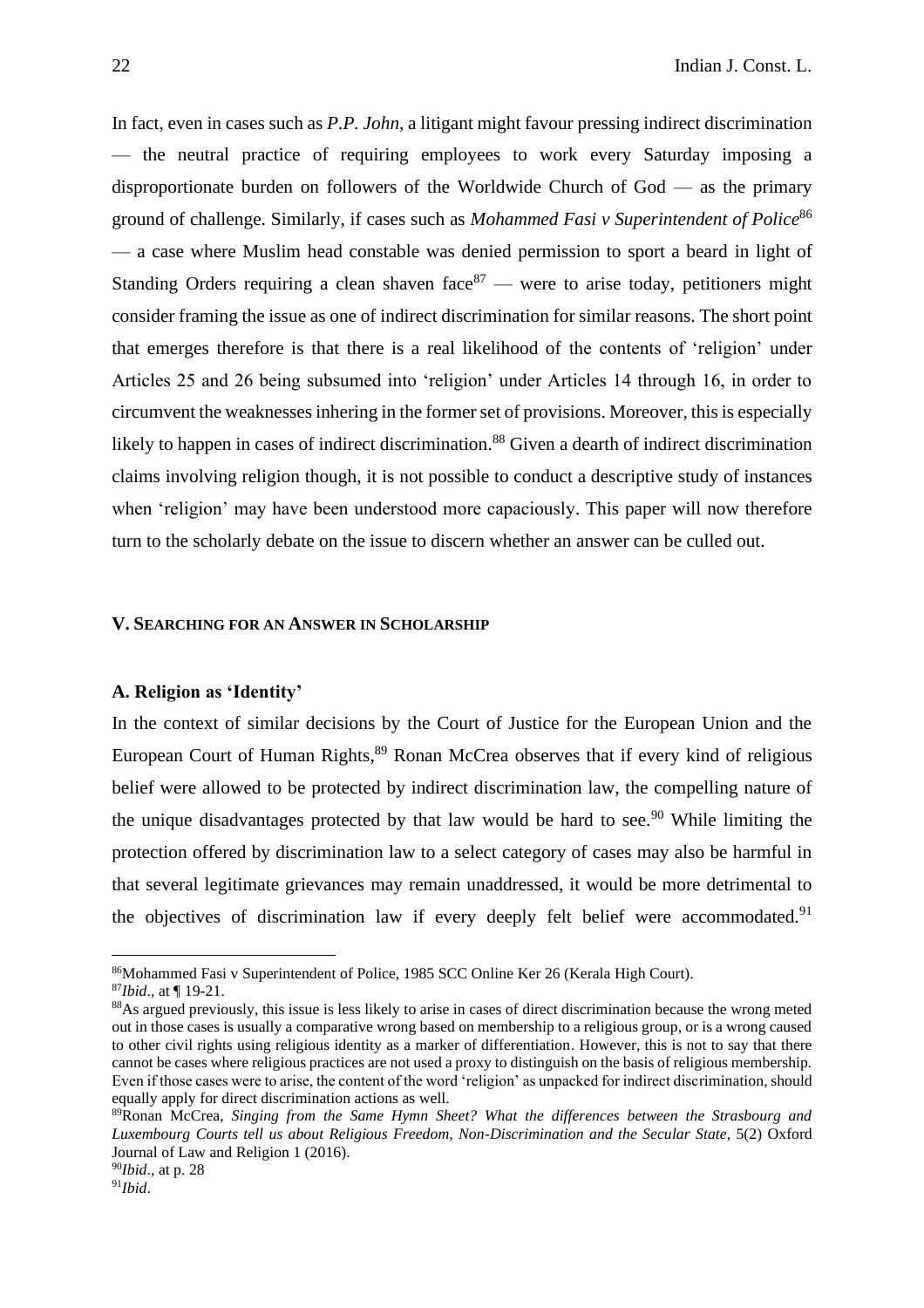According to McCrea, the protection offered by a prohibition of religious discrimination should be limited only to identity-based wrongs. Practically, this might also add to the legitimacy of the relief claimed, and increase the chances of success.<sup>92</sup> The practical dimension in favour of this view is also brought to the fore by Thornton and Luker.<sup>93</sup> On perusing religion as a ground in the Australian context, Thornton and Luker observe that when religion is regarded as a fixed identity, it is more readily recognised as a basis for discriminatory treatment.<sup>94</sup> In other words, it is easier for a judge to 'see' discrimination when religion is understood only as a person's religious status. There is greater ambivalence in legal responses when one enters the domain of religious practices.<sup>95</sup>

It appears that McCrea, Thornton and Luker would espouse the standard adopted by Indian courts in discrimination challenges, and contend that it be adopted even in those cases where 'religion' may be understood by litigants as something more than just 'religious status'. In fact, one finds a normative justification of the standard adopted in our precedent in the more recent works of Khaitan and Norton.<sup>96</sup>

Concerned with the theoretical distinction between the right of religious freedom and the right of protection against religious discrimination, they sum up the argument they seek to advance as,

"*Religious freedom is concerned with protecting an interest in our ability to (not) adhere to our religious commitments. The right against religious discrimination is concerned with a separate interest in ensuring that our religious group does not suffer relative sociocultural, political, or material disabilities in comparison with other religious groups*."<sup>97</sup>

To make this argument, they first examine the notion of religious adherence itself. They contend that from the viewpoint of an (non)adherent, religion has two components. The first is that of 'belief', or what is otherwise referred to as *forum internum*, <sup>98</sup> and the second is the

<sup>92</sup>*Ibid.*

<sup>93</sup> Margaret Thornton and Trish Luker, *The Spectral Ground: Religious Belief Discrimination*, 9 MACQUARIE LAW JOURNAL 71 (2009).

<sup>94</sup>*Ibid*. at p. 79.

<sup>95</sup>*Ibid*.

<sup>96</sup> Tarunabh Khaitan and Jane Calderwood Norton, *The right to freedom of religion and the right against religious discrimination: Theoretical distinctions*, 17(4) INTERNATIONAL JOURNAL OF CONSTITUTIONAL LAW 1125 (2019). <sup>97</sup> *Ibid.* at p. 1145.

<sup>98</sup>*Ibid*., at p. 1131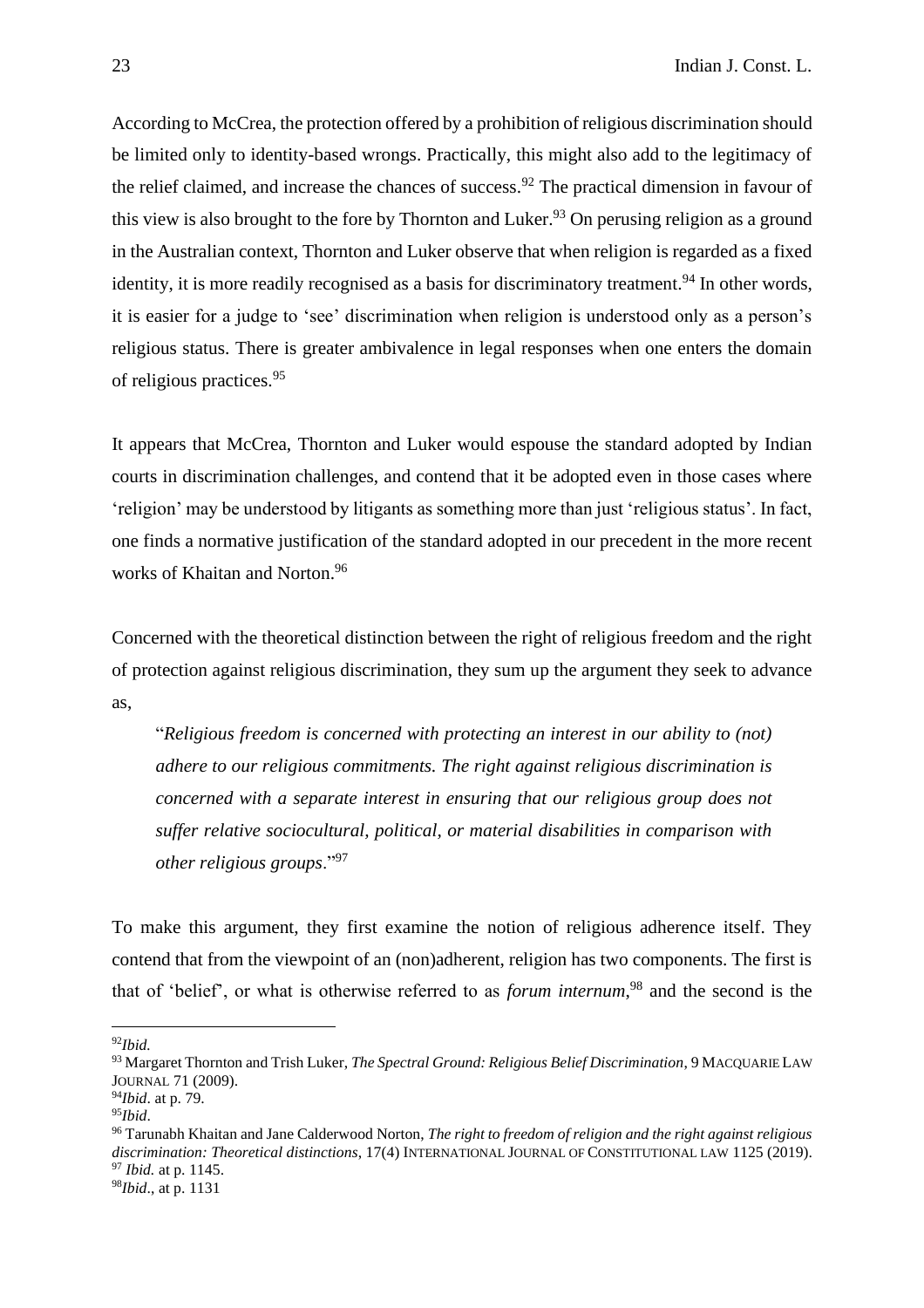performative side, or *forum externum*. <sup>99</sup> Moreover, Khaitan and Norton are not concerned with every possible religious adherent, but with a committed interest. A committed perspective of religious adherence, they say, helps avoid the pitfalls of (i) the overinclusion of just about any ideology, belief or practice, (ii) an under-inclusion of dissenting and heterodox religions, and (iii) the exclusion of atheism or agnosticism.<sup>100</sup>

After having examined a committed perspective of religious adherence, Khaitan and Norton proceed to analyse what they term as a non-committal perspective. According to them, a noncommittal perspective does not focus as much on the adherence to a religion but on the membership to a group. All members of a religion need not necessarily adhere to its tenets.<sup>101</sup> From this perspective, an external, sociological reality defines the religious group.<sup>102</sup> Not only that, this perspective also tracks the social and economic costs that are saddled onto the membership.<sup>103</sup> A good example of the non-committal perspective was seen in the case of *Raju*, when the Allahabad High Court identified that there may be certain Air Force personnel who may be Sikhs (i.e. belong to a religious group), but not wear a turban (i.e. not be religious adherents). In that case, the exemption granted to Sikhs not wearing a turban might have still classified as discrimination on the basis of religion.

Having drawn a conceptual difference between a committal and non-committal perspective, Khaitan and Norton argue that freedom of religion and the right against religious discrimination track different interests. Freedom of religion is valuable because it protects the decisional autonomy in matters of religious adherence.<sup>104</sup> In a companion work,<sup>105</sup> they contend that the scope of the freedom of religion is very broad, and that when deciding whether or not a belief merits protection, a court must only be concerned with whether the belief is plausible and sincere.<sup>106</sup>

As to the right against religious discrimination, they contend that the rationale for this right must be found in the prohibition of discrimination more generally. Since redressing current or

<sup>99</sup>*Ibid*., at p. 1132.

<sup>100</sup>*Ibid*., at p. 1132-33.

<sup>101</sup>*Ibid*., at p. 1133.

<sup>102</sup>*Ibid*., at p. 1134.

<sup>103</sup>*Ibid*., at p. 1135.

<sup>104</sup>*Ibid*., at p. 1137.

<sup>105</sup>Tarunabh Khaitan and Jane Calderwood Norton, *Religion in Human Rights law: A normative restatement*, 18(1) INTERNATIONAL JOURNAL OF CONSTITUTIONAL LAW 111 (2020). 106*Ibid*., at p. 114.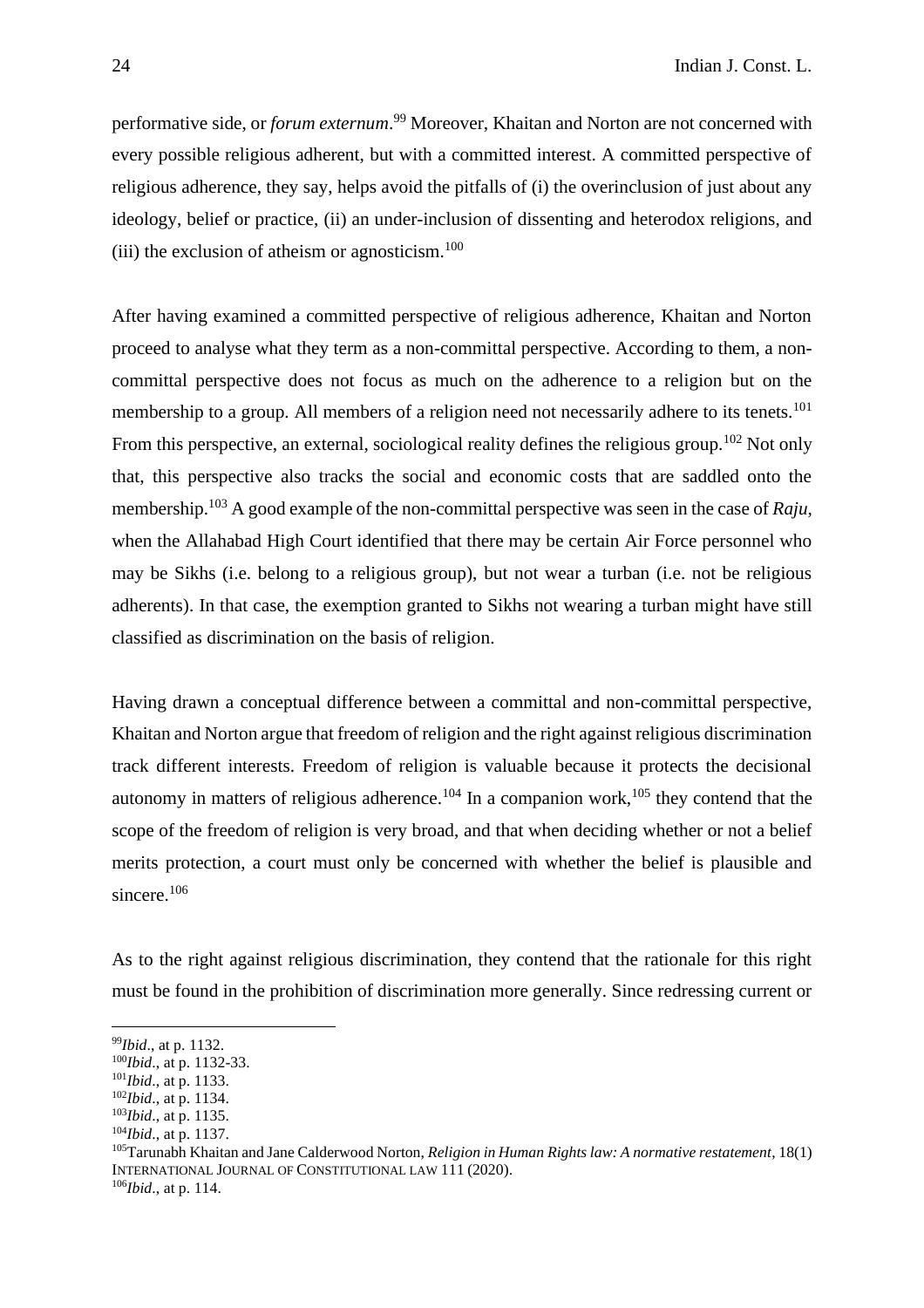historical group disadvantages lies at the heart of discrimination law, the main purpose for regulating religious discrimination cannot be to protect individual religious adherence.<sup>107</sup> Instead, it is non-committal religious group membership that lies at the heart of discrimination law.<sup>108</sup>

Khaitan and Norton's work thus is of immense explanatory value in that they provide a normative justification for the standard adopted in Indian case law. A non-committal perspective helps understand why Indian courts have understood religion as 'religious status' in discrimination challenges. As seen in the cases examined in Part II, the harm suffered by the litigants was often in terms of their civil or non-religious rights — what Khaitan and Norton would define as "*sociocultural, political, or material disabilities*" <sup>109</sup> associated with membership to a religious group. Therefore, to focus only on rights emanating from religious adherence under discrimination law would not capture these harms. However, as observed previously, the realm of controversy though in Indian precedent may lie elsewhere.

# **B. Religious 'Membership' does not provide all the answers**

The question that comes to the fore in cases such *Bombay Mutton Dealers Association* (the closure of meat-selling shops case) and *P.P. John* (the case where an employee who was not allowed to observe Sabbath on Saturdays), and that might arise if a situation akin to *Ladele* were to confront us, is the very opposite. To what extent should courts accommodate aspects of religious adherence in the content of the word 'religion' under discrimination? Put differently, the question pertains to the extent to which religious practices or manifestations of religious beliefs ought to be protected by discrimination law. It is this question, one which lies at the juncture of the right to religious freedom and the right against religious discrimination, that might pose a challenge to our courts and that needs some resolution. Unfortunately, Khaitan and Norton do not help answer it.

This is so for a couple of reasons. *Firstly*, it is not always possible to pigeonhole the rights violated into religious adherence and religious membership. We can consider the example of the Muslim woman who was asked to remove her niqab. From a committed perspective, it plausible to contend that her decisional autonomy as regards following a religious practice was

<sup>107</sup>Khaitan and Norton, *supra* note 96, at p. 1142.

<sup>108</sup>*Id*., at p. 1143.

<sup>109</sup>*Id*., at p. 1145.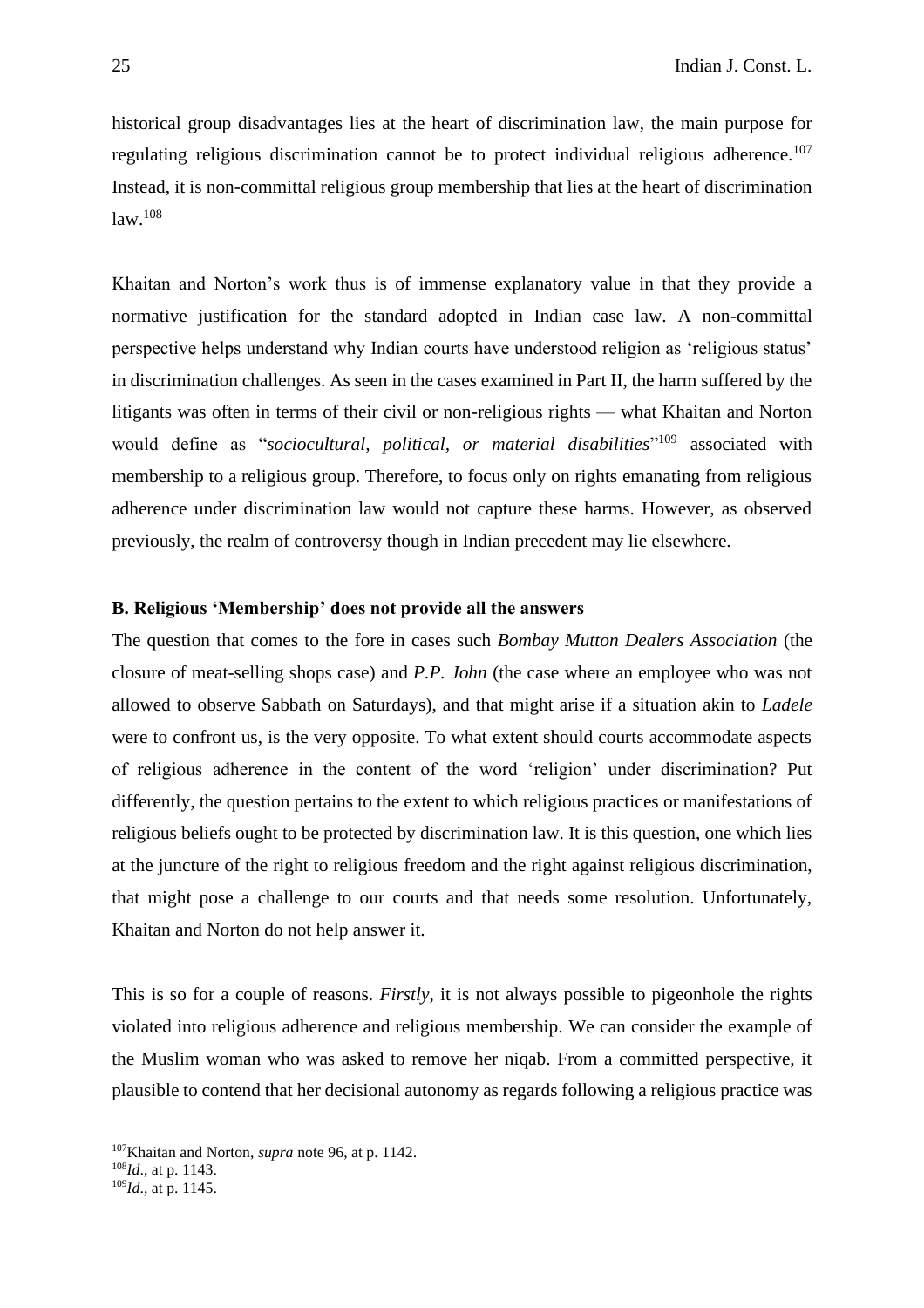violated. From a non-committal perspective, she was adversely affected because of her status as a Muslim. Her interest in the membership of the group was affected. *Secondly*, in cases of an overlap it is not always possible to accord primacy to one of the two rights in a given fact scenario. Being able to discern that, "the primary right violated in the facts of this case is  $X$ ", might help a Judge ascertain the standards to be applied to adjudicate the case at hand. In the same example of the witness wearing a niqab, it is difficult to conclusively assert as to which of the two wrongs assumes primacy. While the distinction between religious adherence and religious membership explains a substantial portion of the Indian precedent on the issue, it does not take a Judge faced with a petition by a woman asked to remove her niqab much further.

Khaitan and Norton might argue that a petitioner in such case would have to show that the disadvantage was suffered by other members of her religious group as well.<sup>110</sup> If that threshold were cleared, the wrong caused would be in terms of a disability or a cost attached to religious membership and not merely religious adherence. However, following the decision in *Nitisha*, where the Supreme Court has cautioned against an over-reliance on statistical evidence and has consciously avoided laying down a quantitative threshold before indirect discrimination is made out,<sup>111</sup> it is doubtful if courts would require petitioners to prove that harm was suffered by other Muslim women as well. On the contrary, it might be inclined to presume that several other similarly placed Muslim women may face a similar hurdle in complying with their religious tenets. Therefore, at least in India, a quantitative threshold is of little assistance in demarcating instances of religious adherence from religious membership.

In any case, it may now not be apposite to say that primary aim of discrimination law in India is to only redress relative group disadvantage. In *Nitisha*, the Supreme Court has signalled a shift towards substantive equality, as the primary objective of discrimination law.<sup>112</sup> One of the prongs of the substantive equality model, as proposed by Fredman,  $113$  is the need to accommodate difference and achieve structural change. Accommodating difference necessarily means that individuals who do not conform with a group norm are not left out of the protection offered by discrimination law. With such an objective, it would be even more

<sup>110</sup>*Id.*, at p. 1144. While admitting that the bar is high, they say that it is unavoidable in that discrimination law is unavoidable.

<sup>111</sup>Nitisha, *supra* note 18, at ¶ 68.

<sup>112</sup>*Id*., at ¶ 44, 45.

<sup>113</sup>Sandra Fredman, '*Substantive Equality Revisited*', 14(3) INTERNATIONAL JOURNAL OF CONSTITUTIONAL LAW 712 (2016).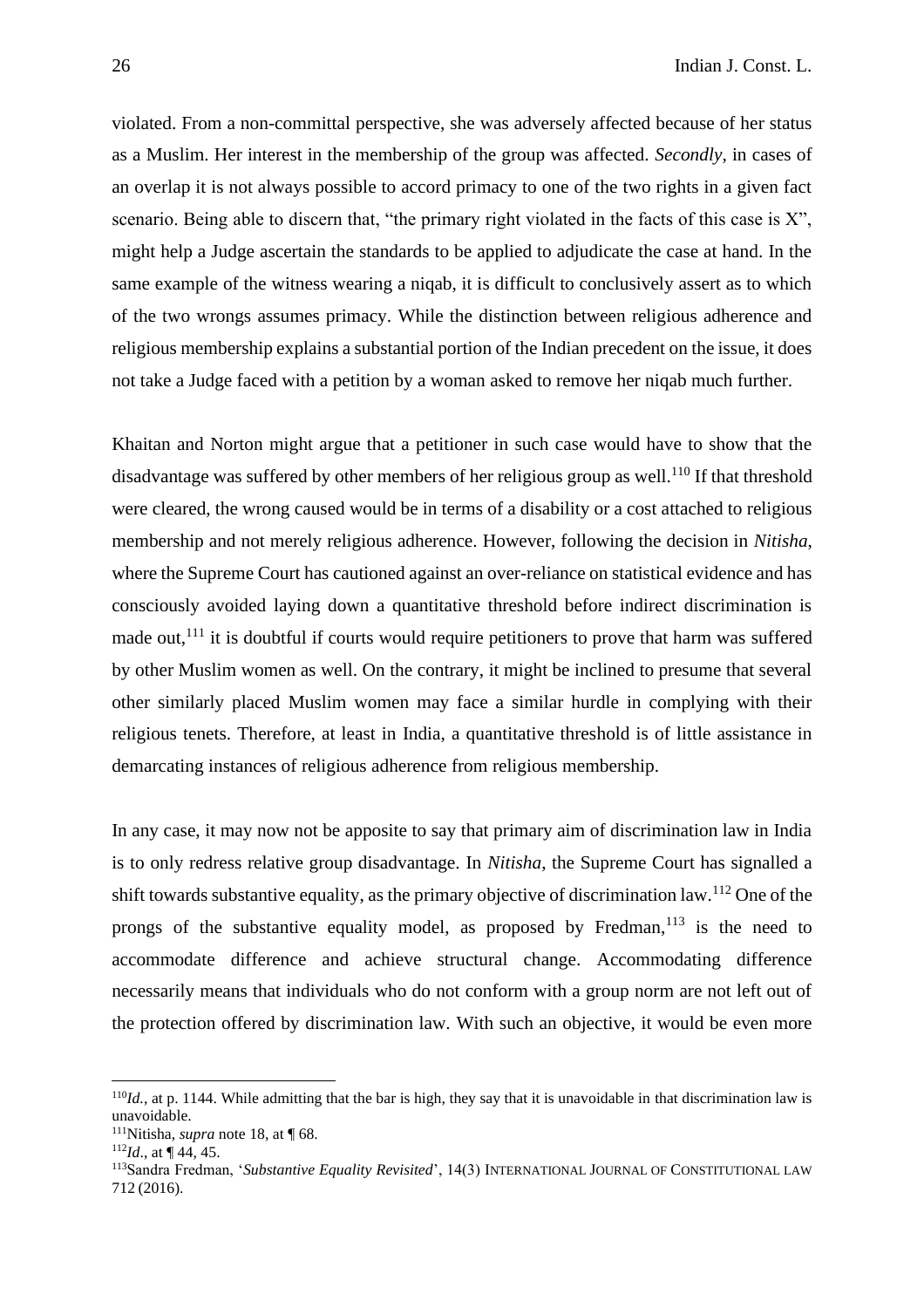difficult for a judge to emphasize on the requirement to prove that several other members of the religious group had been adversely affected. Therefore, 'religious membership' does not by itself help resolve cases involving an overlap between religious freedom and religious discrimination.

Having said that, it is important to acknowledge that Khaitan and Norton are themselves cognizant of these shortcomings. They state their primary purpose to be to carve out a distinct normative justification for the right to religious freedom and the right against religious discrimination.<sup>114</sup> Even in a subsequent work, while spelling out that the two rights might overlap, they only contend that the scope of the latter ought to be narrower.<sup>115</sup> They add that in an overlap, if an instance of indirect discrimination is justifiable, an infringement of religious freedom too would stand justified because the former is usually subject to a higher level of judicial scrutiny.<sup>116</sup>

# **C. Should we protect every religious belief?**

A different perspective on the controversy that might exist in Indian discrimination law vis-àvis the scope of 'religion' is provided by Lucy Vickers.<sup>117</sup> Vickers, while studying religion at the workplace in the United Kingdom, says that the freedom of religion and the protection from discrimination on the grounds of religion are closely linked. For a meaningful enjoyment of autonomy, equality and dignity, protecting both these rights is equally important.<sup>118</sup> For the present paper though, it is Vickers' understanding of indirect discrimination that is of some significance. In the context of workplace discrimination, she says that indirect discrimination tracks the difficulties experienced by some groups in complying with what appear to be neutral requirements on account of their religious beliefs.<sup>119</sup> These beliefs, Vickers says, need not be shared by a minimum number of adherents to be protected. According to her, freedom of religion can be accorded maximum protection if beliefs held by even individual adherents are

<sup>114</sup>Khaitan and Norton, *supra* note 96, at p. 1144.

<sup>115</sup>Khaitan and Norton, *supra* note 105, at p. 129.

<sup>116</sup>*Ibid.*, at p. 128.

<sup>117</sup>Lucy Vickers, RELIGIOUS FREEDOM, RELIGIOUS DISCRIMINATION AND THE WORKPLACE (2008).

<sup>118</sup>*Ibid.,* at p. 43.

<sup>119</sup>*Ibid*., at p. 126-27.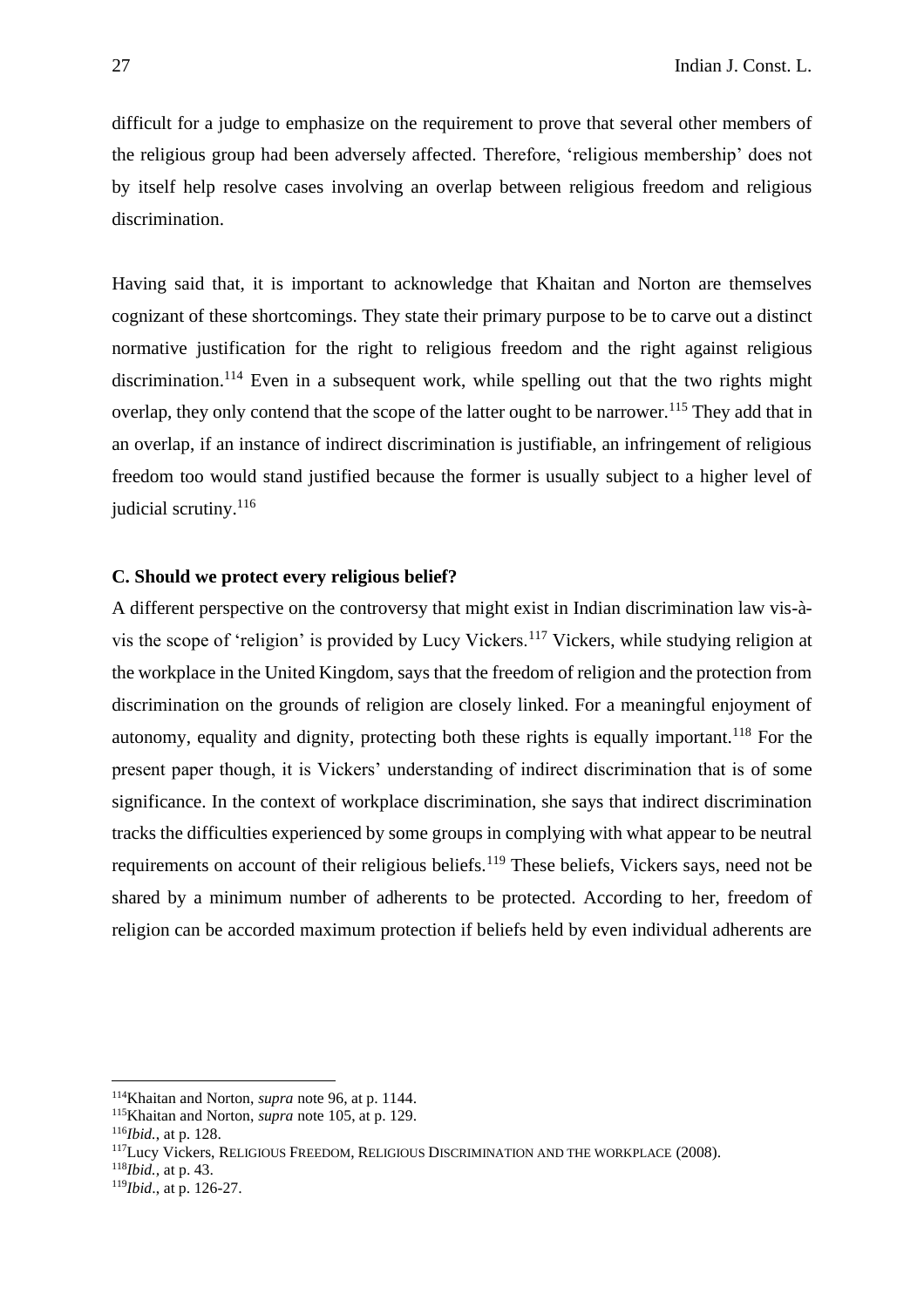safeguarded.<sup>120</sup> Courts should focus on whether it would be proportionate to require defendants to accommodate such beliefs rather than on whether the belief merits protection.<sup>121</sup>

Although Vickers' suggestion is attractive in that it (i) helps realise the objective of accommodating difference in a substantive equality model, and (ii) focusses on the difficulties imposed on following religious tenets by neutrally worded rules, it has a few shortcomings. It would blur the difference between Articles 14 through 16 on the one hand, and Article 25 on the other. Even though the Constitution accords greater leeway to the State to restrict religious freedom, the State may have to satisfy a slightly higher threshold to justify its measures in a discrimination challenge. In a case like *Ladele*, in response to a marriage officer's claim, the State could simply have argued that her right to religious freedom was subject to Articles 14 through 16. By understanding religion in discrimination law capaciously, the State may have to justify that there was no less discriminatory alternative available. The State's ability to enact certain types of legislations may be curtailed.

The other problem is the one that McCrea identifies. Expanding the scope of religion to include 'every' religious belief might dilute the force of discrimination law. The problem is one of moral equivalence. A disproportionate impact of the Freedom of Religion Ordinance, 2020 on Muslims in terms of arrests may differ in its moral colour from a case like *Ladele*. According the same protection to both, might lower the moral force underlying the act of labelling the former as discriminatory. McCrea therefore contends that it is preferable to relegate some cases to the realm of religious freedom, even if at times that means not fulfilling some of the goals of discrimination law.

From a survey of the scholarly debate on the issue, we are thus left with two imperfect solutions. One is to understand religion only as the religious status of an individual, and the other is to understand it so capaciously that it includes every religious belief. However, before commenting on whether one of these solutions ought to be picked, it might be of some importance to consider a third alternative as well.

<sup>120</sup>*Ibid*., at p. 130.

<sup>121</sup>Lucy Vickers, *Religious Discrimination in the Workplace: An emerging hierarchy*, 12(3) ECCLESIASTICAL LAW JOURNAL 280, 289 (2010).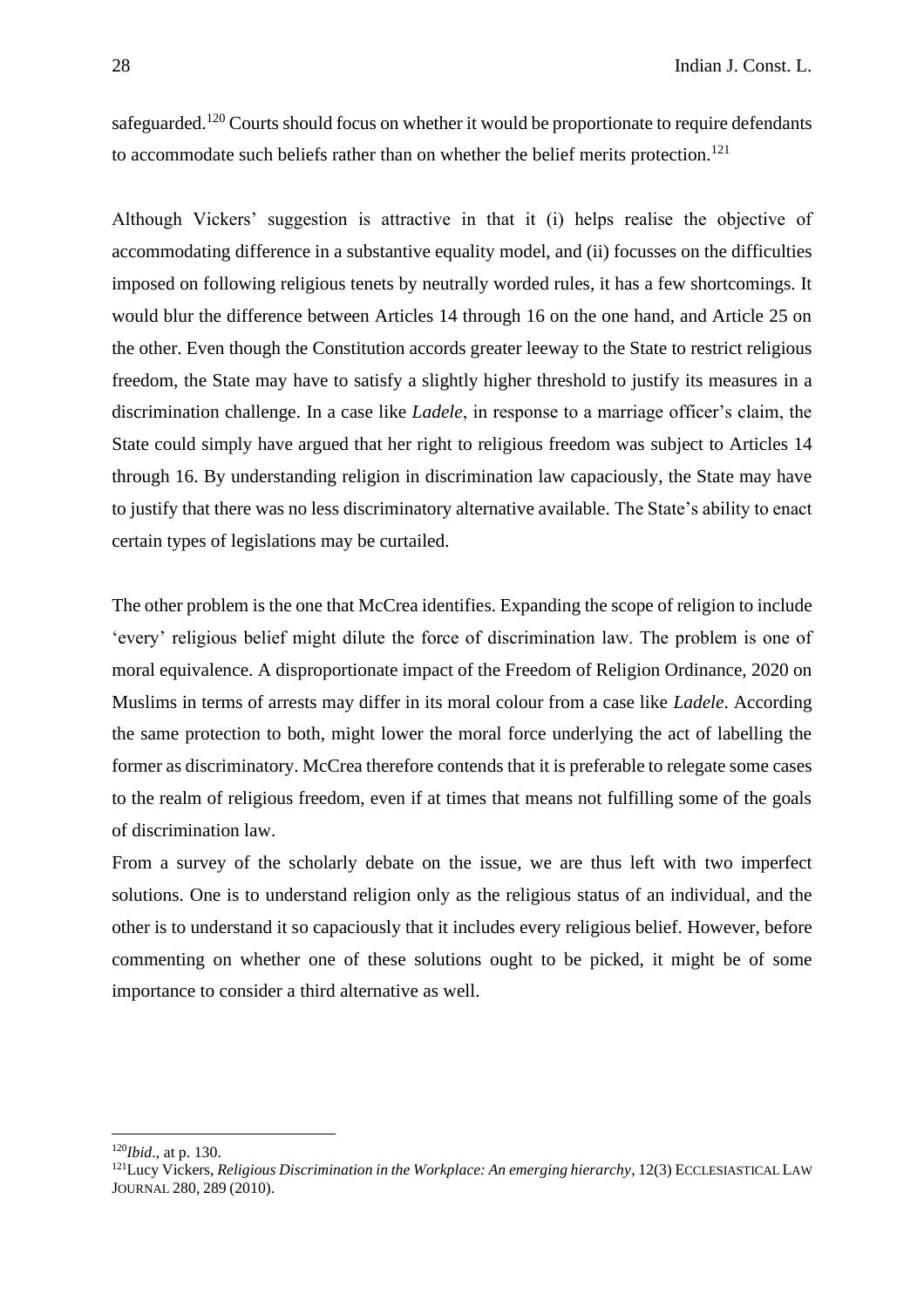### **VI. ESSENTIAL RELIGIOUS PRACTICE: IS THIS THE ANSWER?**

The 'essential religious practices' ("ERP") test has till date only been confined to challenges under Articles 25 and 26 of the Constitution. In this Part, I consider whether it can provide a viable alternative to unpack the contents of 'religion' in some of the penumbral cases. One of the earlier iterations of the ERP test as we know it today can be traced back to the decision of the Supreme Court in *Durgah Committee, Ajmer v Syed Hussain Ali*. <sup>122</sup> Gajendragadkar J. speaking for a Constitution Bench observed,

"*Whilst we are dealing with this point it may not be out of place incidentally to strike a note of caution and observe that in order that the practices in question should be treated as a part of religion they must be regarded by the said religion as its essential and integral part; otherwise even purely secular services which are not an essential or an integral part of religion are apt to be clothed with a religious form and may make a claim for being treated as religious practices within the meaning of Article 26*."<sup>123</sup>

The Court therefore stated that it was not enough for a practice to be considered as religious in nature, it must also be an essential and integral part of the religion. In *Tilkayat Govindlalji* Maharaj v State of Rajasthan,<sup>124</sup> the Court elaborated on how a religious practice could be construed as being essential or integral. It observed,

"*In deciding the question as to whether a given religious practice is an integral part of the religion or not, the test always would be whether it is regarded as such by the community following the religion or not. This formula may in some cases present difficulties in its operation. Take the case of a practice in relation to food or dress….. In cases where conflicting evidence is produced in respect of rival contentions as to the competing religious practices the Court may not be able to resolve the dispute by a blind application of the formula that the community decides which practice in an integral part of its religion, because the community may speak* 

<sup>&</sup>lt;sup>122</sup>Durgah Committee, Ajmer v Syed Hussain Ali, (1962) 1 SCR 383 (Supreme Court of India) ("Durgah Committee").

<sup>123</sup>*Ibid*., at ¶ 33.

 $124$ Tilkayat Govindlalji Maharaj v State of Rajasthan, (1964) 1 SCR 561 (Supreme Court of India).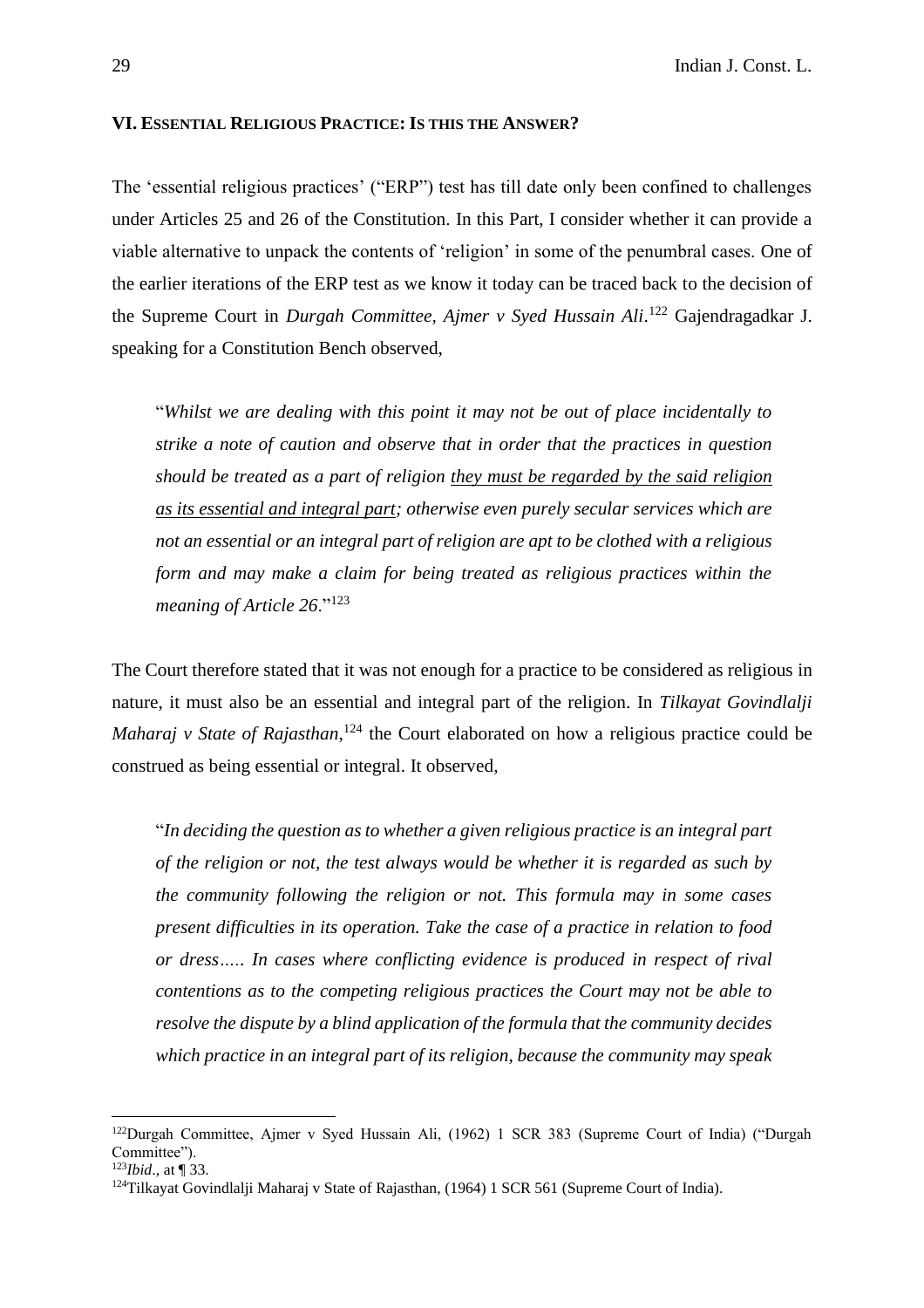*with more than one voice and formula would, therefore, break down. The question will always have to be decided by the Court and in doing so, the Court may have to enquire whether the practice in question is religious in character and if it is, whether it can be regarded as an integral or essential part of the religion, and the finding of the Court on such an issue will always depend upon the evidence adduced before it as to the conscience of the community and tenets of its religion*" 125

To sum up, the Constitution only accorded protection to practices that were an essential or integral part of the religion. To determine whether or not a practice was essential, courts would consider the tenets of the religion and the 'conscience of the community'. Subsequently,<sup>126</sup> the Court also clarified 'what' would classify as 'essential. A practice would be essential if the nature of the religion would change without it. $127$ 

If the apprehension with the approach propounded by Vickers is that it might dilute discrimination law, the ERP test might be an alternative to address this concern. By adopting such a test, a court might be able to strike a balance between accommodating difference and not diluting the moral legitimacy of the law. The 'essentiality' requirement would ensure that discrimination law was only concerned with the core components of a religion, and thus, it was *indeed* the religiosity of an individual which was used to perpetuate disadvantage, stereotypes or harm. However, this is not to say that the ERP test does not raise its fair share of concerns.

Gautam Bhatia has lucidly argued how the ERP test is founded on a misinterpretation of the precedent in *Commissioner, Hindu Religion Endowments v Lakshmindra Thirtha Swamiar of Sri Shriru Matt*<sup>128</sup> and in *Ratilal v State of Bombay*. <sup>129</sup> According to Bhatia, the proposition emanating from these judgements which preceded *Durgah Committee* was that courts should concern themselves with enquiring whether a practice was essentially religious in nature as opposed to being essentially secular. These two decisions did not stand for a test which says that courts should determine whether a practice was an essential part of the religion itself or

<sup>125</sup>*Ibid*., at ¶ 57.

<sup>&</sup>lt;sup>126</sup>Commissioner of Police v Acharya Jagdishwarananda Avadhuta, (2004) 12 SCC 770 (Supreme Court of India). <sup>127</sup>*Ibid*., at ¶ 9.

<sup>128</sup>Commissioner, Hindu Religion Endowments v Lakshmindra Thirtha Swamiar of Sri Shriru Matt, 1954 SCR 1005.

<sup>&</sup>lt;sup>129</sup>Ratilal v State of Bombay, 1954 SCR 1035.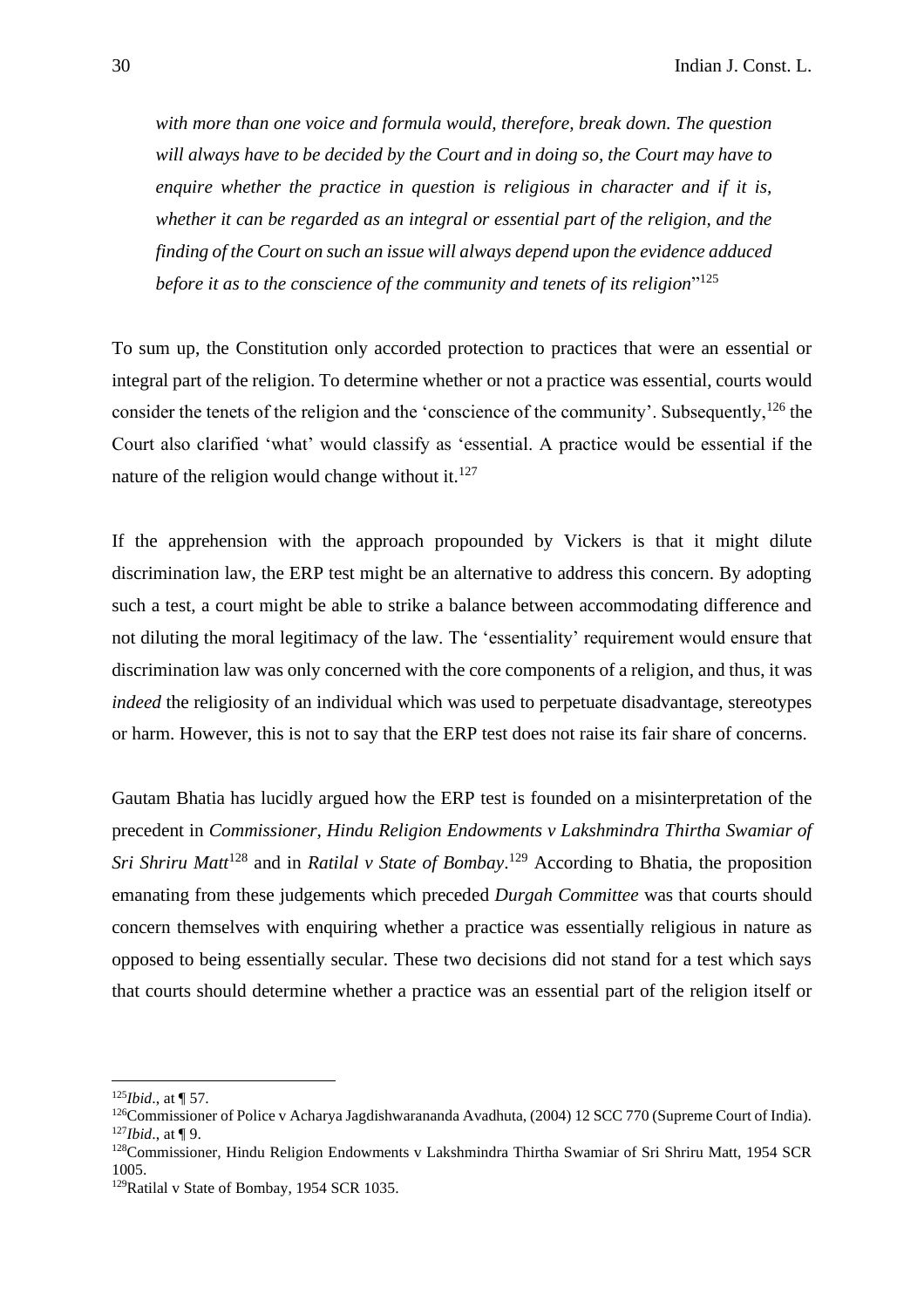not.<sup>130</sup> Following Bhatia's critique, one may then argue that 'religion' under Articles 25 and 26 ought to be understood so broadly as to include any religious belief sincerely held. The protection offered by the Constitution should not only be confined to ERP.

The criticism of ERP though, runs deeper. Prof. Faizan Mustafa and Jagteshwar Sohi have contended that the ERP test deprives religious adherents of a constitutionally guaranteed right of freedom of conscience, and leads to the court effectively playing clergy.<sup>131</sup> According to them, the fallout of the ERP has been that even though the Constitution guarantees to each individual the autonomy to follow their conscience and to entertain religious beliefs of their choosing, this autonomy seemingly has no value outside the foundational text.<sup>132</sup>

To illustrate the issues that flow from the court adorning the role of a clergy, they take the example of a case before the Bombay High Court<sup>133</sup> where members of a particular sect claimed that capturing and worshipping cobras during the Nagpanchami festival was an essential part of their religion.<sup>134</sup> While the petitioner relied on a local religious text (Shrinath Lilamrut), the Court considered the general religious texts of Hindus (Dharma Shastras) and concluded that the practice was not essential.<sup>135</sup> A similar trend was also seen in *Fasi*. As mentioned previously, in this case, a police officer had impugned a decision refusing him permission to sport a beard. While the petitioner relied on the Hadiths of Sahih Al Bukhari, the court emphasised on how he had not able to point out any such requirement in the Quran.<sup>136</sup> Interestingly, the State had cited instances of prominent Muslim dignitaries not sporting beards as evidence of its non-essentiality.<sup>137</sup> In both these cases, the court externally defined what counted as religious and this definition was contrary to the beliefs of the petitioners themselves.

*Fasi*, in fact, is a classic example of a case where a petitioner might want to adopt a capacious understanding of 'religion' and frame the cause of action as indirect discrimination instead of

<sup>130</sup>*See* Gautam Bhatia, *Freedom from Community: Individual Rights, Group Life, State Authority and Religious Freedom under the Indian Constitution* (Working Paper, 29<sup>th</sup> February 2016), https://papers.ssrn.com/sol3/papers.cfm?abstract\_id=2739235.

<sup>131</sup>Faizan Mustafa and JS Sohi, *Freedom of Religion in India: Current Issues and Supreme Court Acting as Clergy*, BYU LAW REVIEW 915, 925 (2017).

<sup>132</sup>*Id*., at 937.

<sup>&</sup>lt;sup>133</sup>Gram Sabha of Village Battis Shirala v Union of India, W.P. (C) No. 8645/2013 (Decided on 15<sup>th</sup> July 2014) (Bombay High Court).

<sup>134</sup>*Ibid*., at ¶ 13.

<sup>135</sup>*Ibid*., at ¶ 14.

<sup>136</sup>Fasi, *supra* note 86, at ¶ 7.

<sup>137</sup>*Ibid*., at ¶ 6.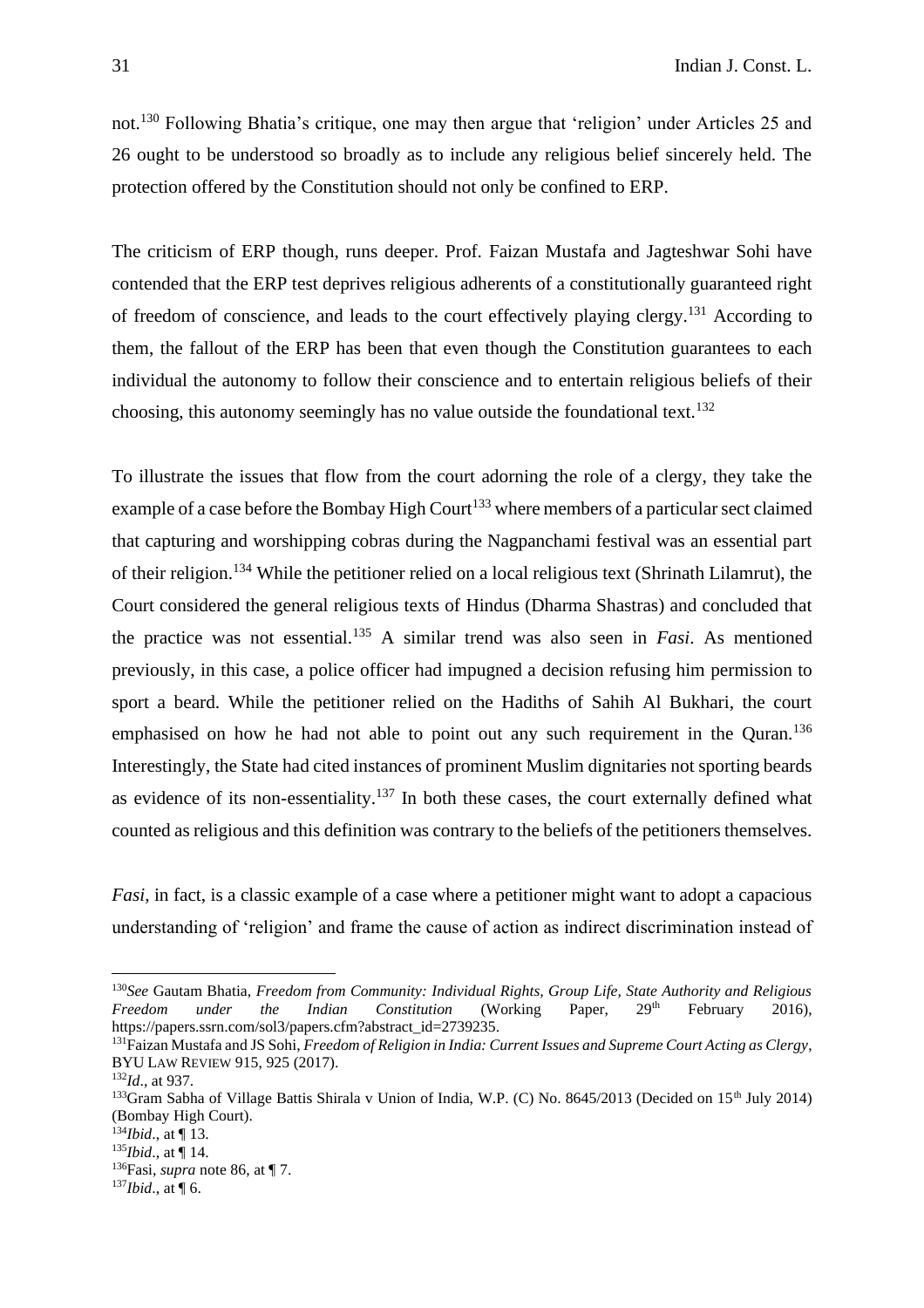a violation of religious freedom. Therefore, if the ERP test were to be imported into discrimination law, the issues associated with the court playing clergy might plague this jurisprudence as well. Inconsistency and unpredictability in adjudication, and a lack of clarity on what counts as evidence,  $138$  is only a part of the problem. It is the court externally defining what amounts to 'religious'<sup>139</sup> which may prove to be counter-productive. Our quest to expand the contours of 'religion' beyond 'religious status' is partially motivated by a desire to accommodate difference. If in the process of implementing the ERP test, the court substitutes a petitioner's idea of religiosity with what its own understanding the same, it may result in eradicating as opposed to accommodating difference. Not to mention, the autonomy to define one's conscience may itself be denuded.

Overall then, we are left with three imperfect solutions. The *first* is to emphasize that 'religion' in discrimination only refers to the 'religious status' of an individual. The *second* is to accommodate religious beliefs within the fold of discrimination law, but only those which cross the ERP threshold. The *third* is to accommodate every sincerely held religious beliefs. Each one of these solutions is imperfect, and has its own set of pitfalls. According to me, a choice amongst one of these three choices may boil down to a process of elimination wherein the option which best advances the objectives of discrimination law is selected.

If we were to insist that a petitioner must have suffered a comparative wrong or have been deprived of certain material benefits on account of religious identity, an artificial divide may have to be carved out between religious adherence and religious membership. Given the difficulty in carving out such a distinction and the fact that the case might touch upon the religious beliefs of an individual, the sequitur might be that cases that need courts to make such a distinction are relegated to the realm of religious freedom only. Protection under discrimination law would be barred. This outcome would certainly not advance the objectives of discrimination law. On the other hand, as has been examined previously, emphasizing on an ERP requirement would not only denude the autonomy of an individual to follow their conscience, but also lead to the court substituting an individual's understanding of religion with its own. If one of the objectives of discrimination law were to accommodate difference, an ERP

<sup>138</sup>Rajeev Dhavan, *Religious Freedom in India*, 35(1) THE AMERICAN JOURNAL OF COMPARATIVE LAW 209, 223 (1987).

<sup>139</sup>Bhatia, *supra* note 130.